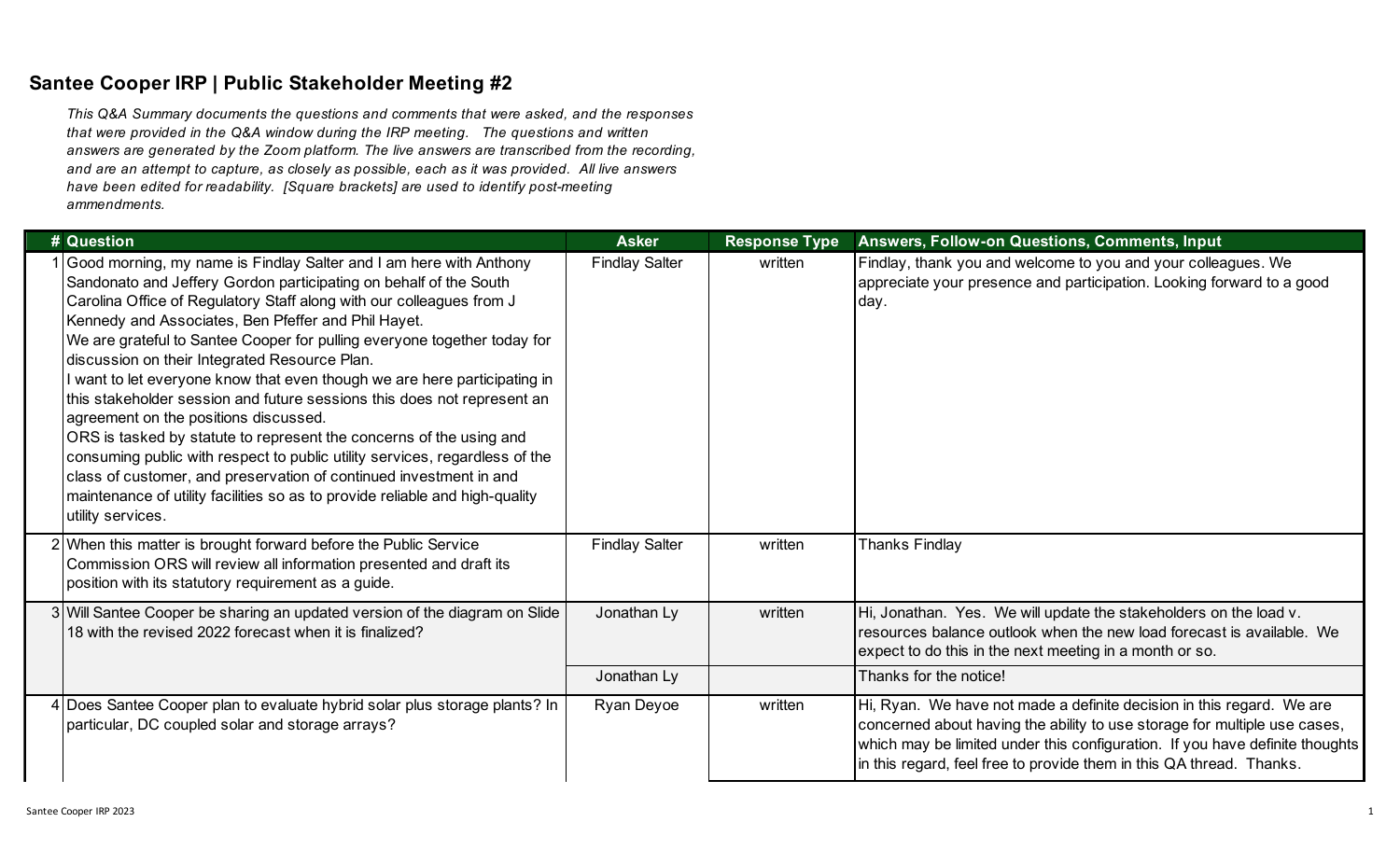|                                                                                                                                                                                                                                                       | Ryan Deyoe     |         | That's a good point. If taking advantage of the ITC allows a hybrid plant to<br>be built you can actually charge up to 25% of the time from the grid, which<br>allows for additional flexibility in dispatching the solar and storage<br>components separately, especially when solar is not generating. In addition<br>to this, the ITC constraint rolls off after 5 years, where the flexibility can be<br>fully realized. The bonus for a DC coupled system is that you can oversize<br>the solar component and 'clip' excess solar generation and charge directly<br>into the storage unit while still sending energy to the grid during solar<br>generation times. So it wouldn't be an either or option for providing energy<br>to the grid versus charging the battery on high solar output hours. |
|-------------------------------------------------------------------------------------------------------------------------------------------------------------------------------------------------------------------------------------------------------|----------------|---------|-----------------------------------------------------------------------------------------------------------------------------------------------------------------------------------------------------------------------------------------------------------------------------------------------------------------------------------------------------------------------------------------------------------------------------------------------------------------------------------------------------------------------------------------------------------------------------------------------------------------------------------------------------------------------------------------------------------------------------------------------------------------------------------------------------------|
|                                                                                                                                                                                                                                                       |                | written | Thanks, Ryan. That makes a lot of sense. We've been considering these<br>same issues.                                                                                                                                                                                                                                                                                                                                                                                                                                                                                                                                                                                                                                                                                                                     |
| 5 Smart, Flexible Demand Response Systems, and Virtual Power Plants<br>are becoming VERY economical.                                                                                                                                                  | Keith Thomson  | written | Thank you for your feedback, Keith. We recently implemented a DERMS<br>system to learn about and support these DER opportunities.                                                                                                                                                                                                                                                                                                                                                                                                                                                                                                                                                                                                                                                                         |
| 6 Related to resource addition options. How is Santee accounting for gas<br>pipeline and transmission studies related to a new CC or CT plant being<br>developed? Are these costs accounted for in the IRP process for<br>considering those projects? | Ryan Deyoe     | written | That is correct Ryan; we will conduct site screening analysis that will<br>include transmission and gas infrastructure etimates. The PVRR of<br>portfolios presented will include these costs.                                                                                                                                                                                                                                                                                                                                                                                                                                                                                                                                                                                                            |
| 7 On the demand side I would add looking at new programs and policies to<br>encourage C&I self gen.                                                                                                                                                   | John Brooker   | written | Thank you, John. We are currently evaluating demand response<br>opportunities for commercial. We also currently offer a menu of energy<br>efficiency measures for commercial customers. Industrials persue their<br>own energy efficiency and demand response efforts.                                                                                                                                                                                                                                                                                                                                                                                                                                                                                                                                    |
|                                                                                                                                                                                                                                                       |                |         | Thanks, Steven. With this I mean examining how Santee Cooper's policies<br>and contracts with commercial and industrial customers can be changed<br>to encourage these customers to utilize DERs.                                                                                                                                                                                                                                                                                                                                                                                                                                                                                                                                                                                                         |
|                                                                                                                                                                                                                                                       | R Taylor Speer |         | There are many C&I customers that are clamoring for the ability to self<br>generate a portion of their electricity demand. The current solar tarrifs and<br>fees are inadequate to support significant on-site solar and/or storage.<br>Santee Cooper needs to be more supportive of medium to large scale<br>behind-the-meter DERs in both their distribution systems and their<br>customer's distribution systems. The lack of existing solar in the C/I space<br>is not due to lack of customer interest. If more support was provided<br>greater adoption would ensue.<br>The last comment was from Don Zimmerman                                                                                                                                                                                     |
|                                                                                                                                                                                                                                                       |                |         |                                                                                                                                                                                                                                                                                                                                                                                                                                                                                                                                                                                                                                                                                                                                                                                                           |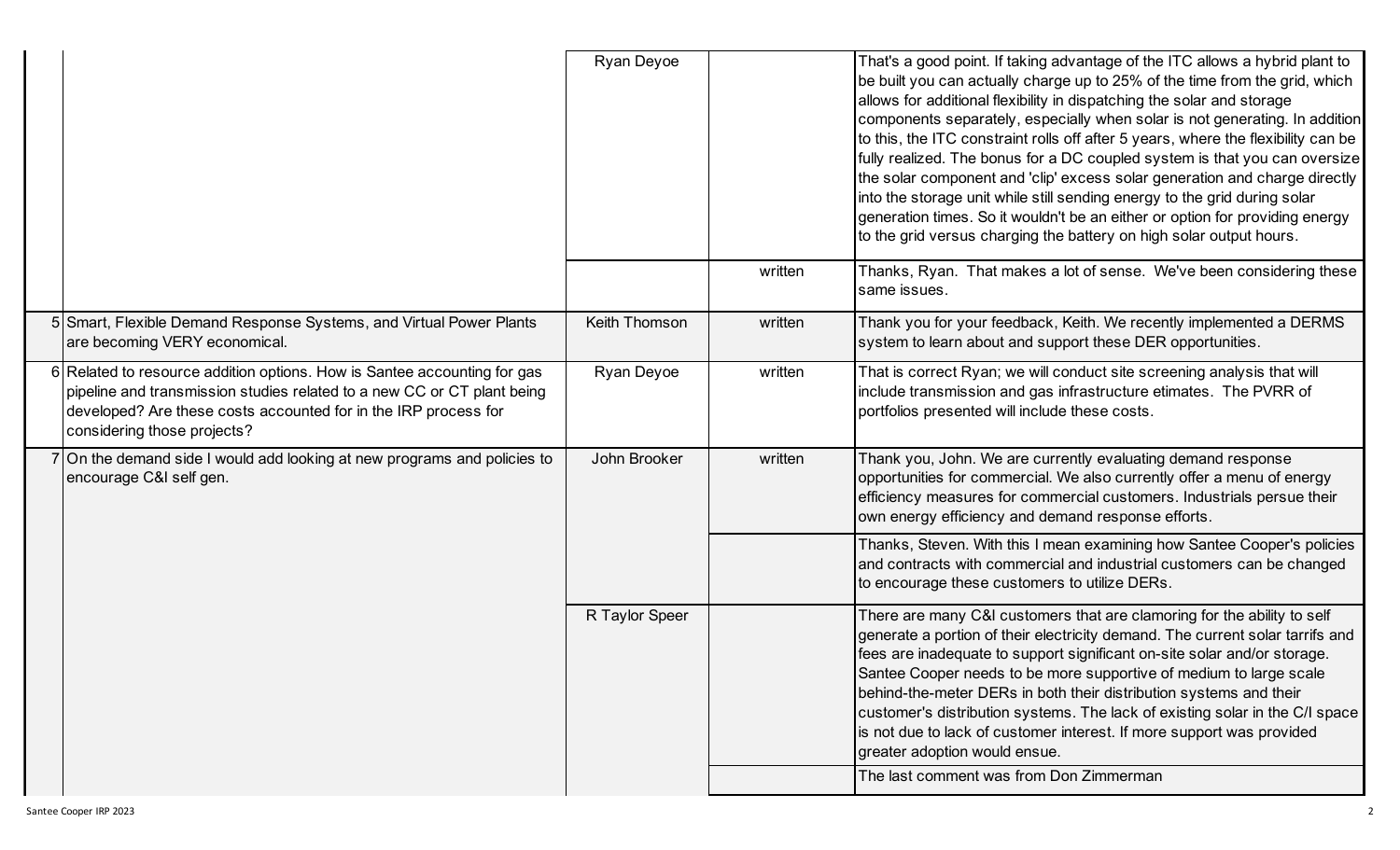|                                                                                                                                                                                                                                                                                                                                                                                                                                                                                                                                                                                                                                                                                                                       |                      | written                              | R Taylor Speer, our commercial and industrial customers are seperate<br>rate classes and have different program and rates to support demand<br>response and energy effeciency. We are always interested in hearing new<br>ideas for how we can better help customers meet their renewable energy<br>initiatives where we find mutual benefit. Historically, renewable energy<br>projects on the customer side of the meter have been developed when<br>economics support investment.                                                                                                                                                                                                                                                                                                                                   |
|-----------------------------------------------------------------------------------------------------------------------------------------------------------------------------------------------------------------------------------------------------------------------------------------------------------------------------------------------------------------------------------------------------------------------------------------------------------------------------------------------------------------------------------------------------------------------------------------------------------------------------------------------------------------------------------------------------------------------|----------------------|--------------------------------------|------------------------------------------------------------------------------------------------------------------------------------------------------------------------------------------------------------------------------------------------------------------------------------------------------------------------------------------------------------------------------------------------------------------------------------------------------------------------------------------------------------------------------------------------------------------------------------------------------------------------------------------------------------------------------------------------------------------------------------------------------------------------------------------------------------------------|
|                                                                                                                                                                                                                                                                                                                                                                                                                                                                                                                                                                                                                                                                                                                       | John Brooker         |                                      | Thanks for your help with this Chad, this seems like a good item that we<br>could connect on as a subgroup outside of this forum if that works for you?                                                                                                                                                                                                                                                                                                                                                                                                                                                                                                                                                                                                                                                                |
|                                                                                                                                                                                                                                                                                                                                                                                                                                                                                                                                                                                                                                                                                                                       |                      | written                              | John, thank you for the idea of a subgroup. We will take this under<br>consideration.                                                                                                                                                                                                                                                                                                                                                                                                                                                                                                                                                                                                                                                                                                                                  |
| 8 My concern after 2028 is the replacement of Dispatchable, reliable, low<br>cost generation Coal plants with intermittent Non-Dispatchable solar<br>generation.<br>Especially concerning if Duke does not secure nuclear plant operating<br>license extensions for Robinson and Oconee #3. I understand that these<br>current licenses currently expire 2030 & 2033. They are nearby on the<br>Grid, and SC total generation is over 55% nuclear. So, if these are lost it<br>will leave a large void in generation for the state.                                                                                                                                                                                   | <b>Richard Storm</b> | written                              | Thanks for the insights, Richarda key concern for us and the state.                                                                                                                                                                                                                                                                                                                                                                                                                                                                                                                                                                                                                                                                                                                                                    |
| 9 Our major concern is that an investment in combined cycle technology<br>could easly turn out to be stranded economically by the time it is<br>operational and become a drag throughout the 2030's and 2040's. This<br>comment concerns both the load forecast and the evaluation of options:<br>the load forecast for 2040 is very uncertain. But if Santee Cooper<br>chooses a combined cycle plant to meet its 2028 needs, it will be an<br>irrevokable decision. With technology shifting faster than ever before<br>(batteries, small nukes, solar perovkites), it is particularly important to put<br>some value on the risk of tying Santee Cooper in a 2028 investment to<br>relying heavily on gas in 2040. | <b>Eddy Moore</b>    | live answered by<br><b>Bob Davis</b> | Eddy you bring up an excellent point. And obviously, when you run IRP's<br>you struggle with this. I mean, one of the reasons we're running the<br>sensitivities we are, including both fuel pricing, load sensitivities, and<br>specifically the approach that we're utilizing here, where we establish a<br>plan and then test it under a variety of sensitivities, is so that we can<br>examine that decision under a variety of unanticipated future conditions.<br>So we can say okay, well, if we do have low load, if we do have high fuel<br>prices, would this resource still be the best decision. So testing those initial<br>decisions, weighing the risk across the various input assumptions are<br>certainly a component and something that we want to extract from our<br>evaluation of the portfolio. |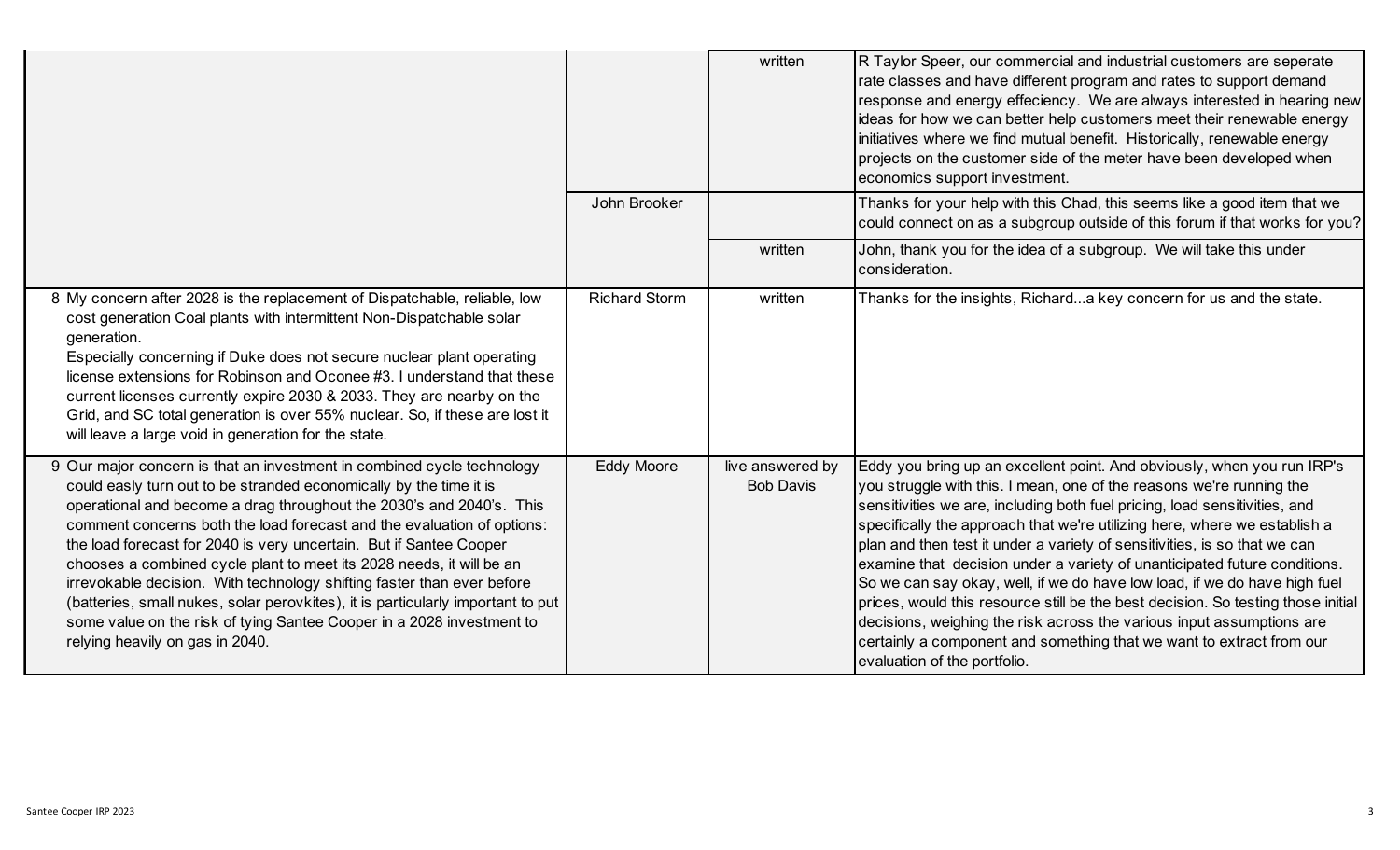|                                                                                                                                                                                                                                                                                                                                                                             |                      |         | I'd also like to suggest that our intent is to examine not just what we might<br>call a conventional or traditional resource plan with a combined cycle, but<br>also to look at a multitude of different resource planning strategies. So we'd<br>be looking at meeting CO2 by some additional requirements of coal<br>resources, and not just the wind resources, but also the the Cross<br>resources in the early timeframe. We'd be looking at achieving a net-zero<br>portfolio by 2050. And obviously, under that case, whether the combined<br>cycle has as a contributing factor to a net zero portfolio or not, will be a key<br>issue that will be examined by comparing and contrasting the results we<br>see across these different portfolios. So we certainly understand your<br>question, Eddie. We intend to incorporate a long enough study period within<br>our analysis to attempt to capture the full capital cost / stranded cost of<br>these assets. So we hope by the time we get to the end of the study that<br>we've addressed the concern that you're raising. |
|-----------------------------------------------------------------------------------------------------------------------------------------------------------------------------------------------------------------------------------------------------------------------------------------------------------------------------------------------------------------------------|----------------------|---------|------------------------------------------------------------------------------------------------------------------------------------------------------------------------------------------------------------------------------------------------------------------------------------------------------------------------------------------------------------------------------------------------------------------------------------------------------------------------------------------------------------------------------------------------------------------------------------------------------------------------------------------------------------------------------------------------------------------------------------------------------------------------------------------------------------------------------------------------------------------------------------------------------------------------------------------------------------------------------------------------------------------------------------------------------------------------------------------|
| 10 Is Net Zero Carbon a final goal? Is it a state law? Many people, including<br>me, believe it to be political, not environmentally driven.                                                                                                                                                                                                                                | <b>Richard Storm</b> | written | Act 90 requires Santee Cooper to study a net zero portfolio; this portfolio<br>will inform the decision on a prefered resource portfolio.                                                                                                                                                                                                                                                                                                                                                                                                                                                                                                                                                                                                                                                                                                                                                                                                                                                                                                                                                |
|                                                                                                                                                                                                                                                                                                                                                                             |                      |         | Thank you for your thoughts on this topic.                                                                                                                                                                                                                                                                                                                                                                                                                                                                                                                                                                                                                                                                                                                                                                                                                                                                                                                                                                                                                                               |
|                                                                                                                                                                                                                                                                                                                                                                             |                      |         | Hope the study is fair and based on sound engineering. Especially<br>important if the neighbors nuclear plants are not provided operating license<br>extentions. Dispatchable generation is important. My last check on battery<br>storage in the U.S. largest is about the size of Winyah but only lasts for a<br>few hours.                                                                                                                                                                                                                                                                                                                                                                                                                                                                                                                                                                                                                                                                                                                                                            |
|                                                                                                                                                                                                                                                                                                                                                                             |                      | written | Yes this is our intent.                                                                                                                                                                                                                                                                                                                                                                                                                                                                                                                                                                                                                                                                                                                                                                                                                                                                                                                                                                                                                                                                  |
| 11 Rotary telephones, manual typewriters, slide rules and graph paper,<br>drafting tables, incandescent bulbs, and other historic market winners<br>became outdated in their turn.<br>Change happens and acceleration, systems integraton, and stacked<br>values produce savings and benfits that are greater than the sum of their<br>parts.<br>Keep trying to get better. | Keith Thomson        | written | Keith, thanks for that. The only constant is change                                                                                                                                                                                                                                                                                                                                                                                                                                                                                                                                                                                                                                                                                                                                                                                                                                                                                                                                                                                                                                      |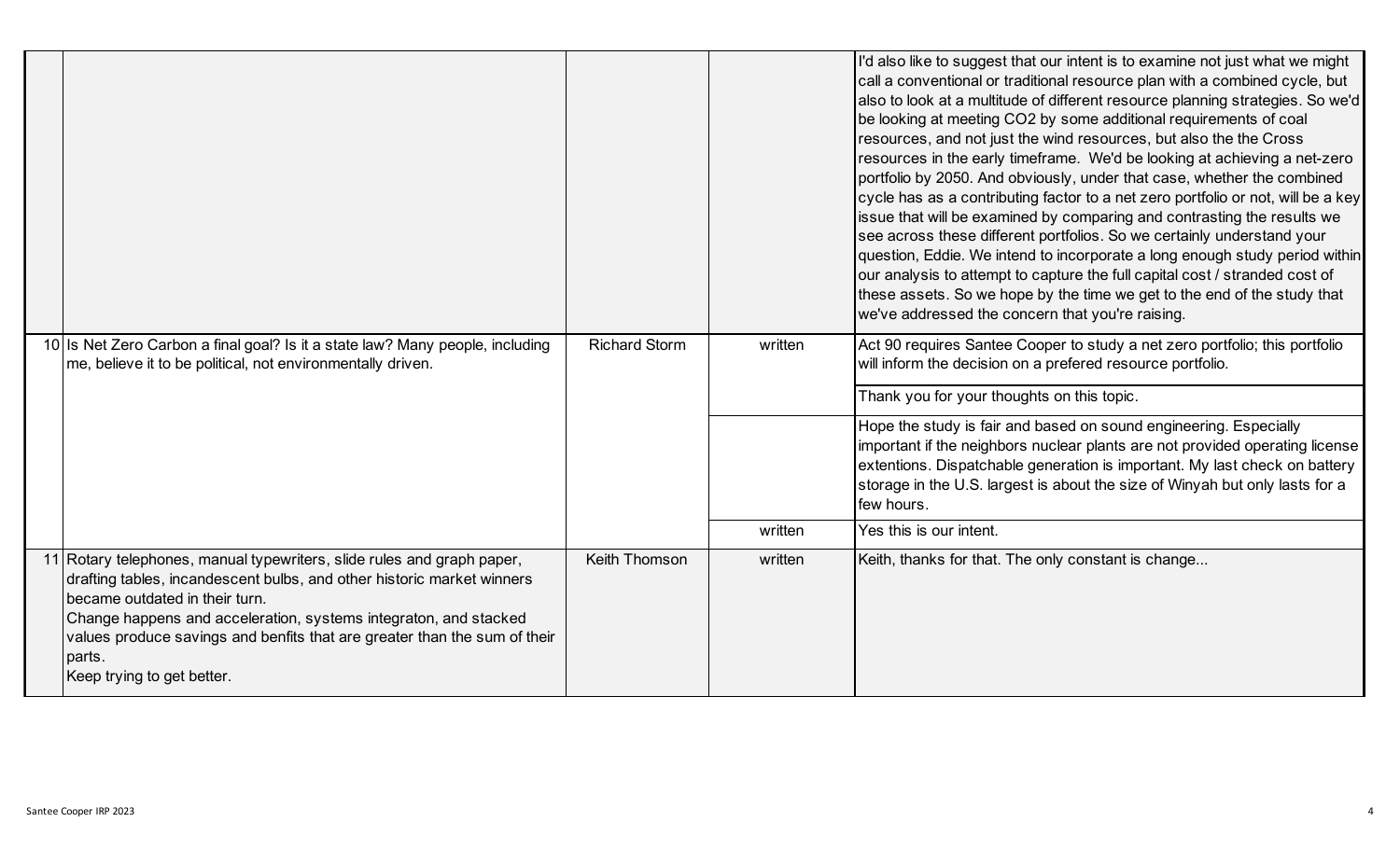| 12 Also, this point was raised before: so far, Santee Cooper has looked at<br>EE/DR for its retail territory, which is a relatively small part of its load.<br>Santee Cooper should consider actively promoting EE/DR among its<br>wholesale customers by partnering with them. | Eddy Moore     | live augmentation<br>of question by<br><b>Stewart Ramsay</b> | But he was also talking about a point that he or somebody else raised<br>before about Santee Cooper looking at EE/DR. For its retail territory, which<br>is a small part of its load. And Santee Cooper should consider actively<br>promoting EE/DR. Among its wholesale customers by partnering with<br>them. So I think you know, as you think about your how you were going to<br>look at the sensitivities, I think making sure that we're looking at the<br>sensitivities on EE/DR. as well. And no, I know Patricia will talk about that a<br>little bit more today. But I think those those things. So let's just make sure<br>that we bring that all back in together when we're we're talking when we're<br>discussing the various sensitivities. I think you answered the question.<br>Well, so if you know, what about fuel prices going in this direction, what<br>about greater levels of EE or greater levels of DR. Or, or stronger<br>partnering with commercial or wholesale customers? So I just want to<br>make sure we got that in |
|---------------------------------------------------------------------------------------------------------------------------------------------------------------------------------------------------------------------------------------------------------------------------------|----------------|--------------------------------------------------------------|--------------------------------------------------------------------------------------------------------------------------------------------------------------------------------------------------------------------------------------------------------------------------------------------------------------------------------------------------------------------------------------------------------------------------------------------------------------------------------------------------------------------------------------------------------------------------------------------------------------------------------------------------------------------------------------------------------------------------------------------------------------------------------------------------------------------------------------------------------------------------------------------------------------------------------------------------------------------------------------------------------------------------------------------------------|
|                                                                                                                                                                                                                                                                                 |                | live answered<br><b>Bob Davis</b>                            | Point taken                                                                                                                                                                                                                                                                                                                                                                                                                                                                                                                                                                                                                                                                                                                                                                                                                                                                                                                                                                                                                                            |
|                                                                                                                                                                                                                                                                                 |                | written                                                      | We appreciate your observation. We welcome hearing your suggestions<br>as to how this could work.                                                                                                                                                                                                                                                                                                                                                                                                                                                                                                                                                                                                                                                                                                                                                                                                                                                                                                                                                      |
| 13 Vanry, please clarify in your answer whether Santee will have input on<br>Central's load forecast. There is some uncertainty as to whether Santee<br>will only attempt impose EE/DR on it retail customers.                                                                  | R Taylor Speer | written                                                      | Hi R Taylor,<br>Santee Cooper and Central meet several times throughout the year to<br>discuss and review the load forecast; furthermore, Santee Cooper has two<br>consultants who review and provide comment on the Central Load<br>Forecast.<br>With regard to EE/DR, Central is very active and emphasizes EE/DR<br>amongst their member cooperatives. Their specific programs can be found<br>in their IRP, which can be found on Central's website.                                                                                                                                                                                                                                                                                                                                                                                                                                                                                                                                                                                               |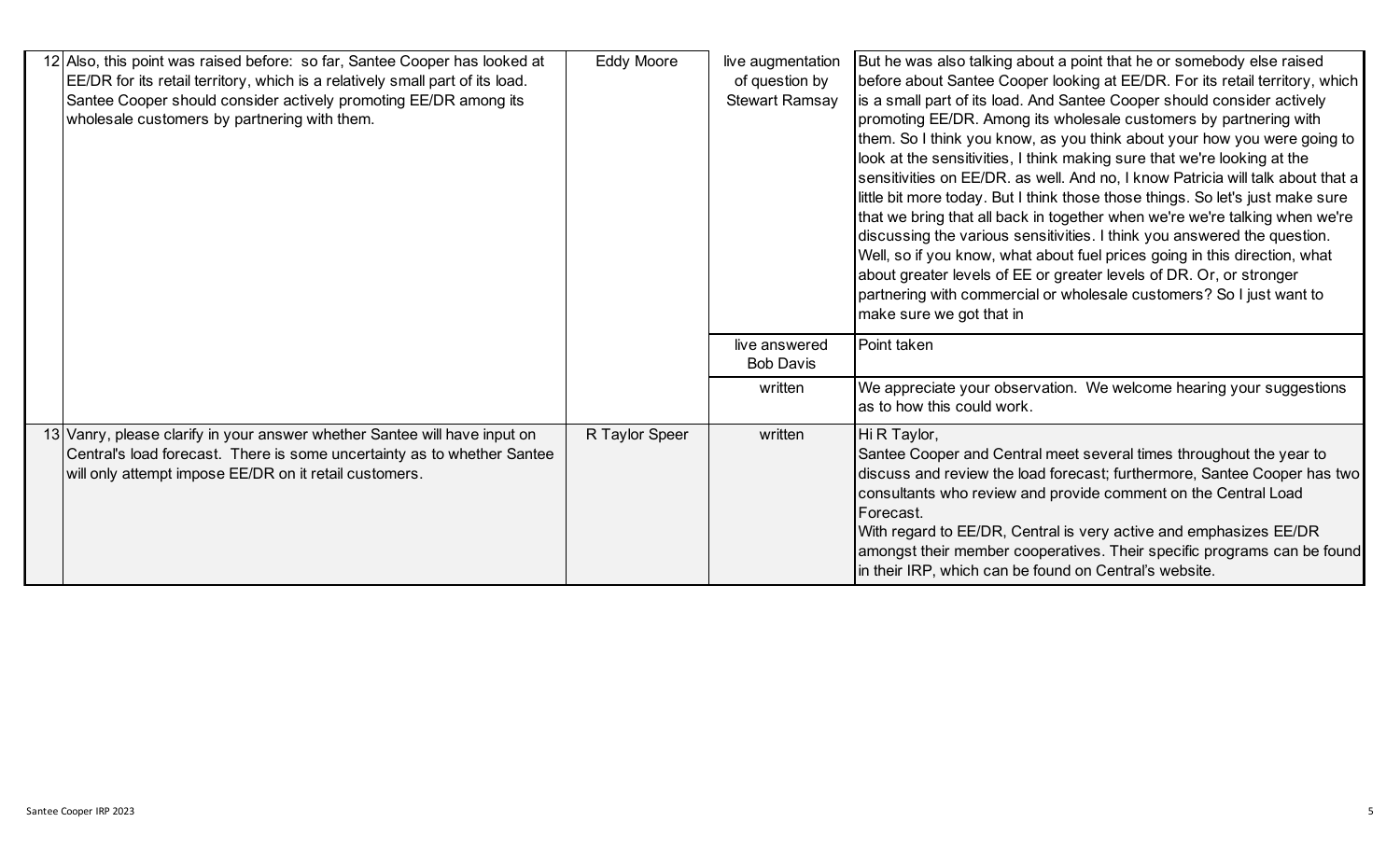| 14 This may be addressed later, but are Santee fuel price scenarios<br>accounting for potential sustained \$7 gas, or more broadly, what do the<br>"high" gas price sensitivities look like? Also, how has the medium or<br>"reference" gas price outlook changed? There is certainly a precendent<br>based on current conditions for considering the financial impact and cost<br>of natural gas projects under a constrained natural gas supply condition<br>where fuel costs could be high for months or years on end as production<br>must ramp up in the face of ESG pressures to curtail additional fossil fuel | Ryan Deyoe  | live answered<br><b>Bob Davis</b> | Our intent is to draw from two fuel price forecasts - fundamental long term<br>forecasts that we're going to average together for evaluating the current<br>portfolios - at least one of those is the EIA forecast. So we're going to<br>utilize the reference case, and the low and the high oil and natural gas<br>supply cases [from the AEO forecast]. I can tell you that that low natural<br>gas supply case, which is based upon no aggressive increase in<br>exploration and development and new E&D technology, for natural gas is a<br>fairly high case. I think it would address pretty close to the concerns that |
|-----------------------------------------------------------------------------------------------------------------------------------------------------------------------------------------------------------------------------------------------------------------------------------------------------------------------------------------------------------------------------------------------------------------------------------------------------------------------------------------------------------------------------------------------------------------------------------------------------------------------|-------------|-----------------------------------|-------------------------------------------------------------------------------------------------------------------------------------------------------------------------------------------------------------------------------------------------------------------------------------------------------------------------------------------------------------------------------------------------------------------------------------------------------------------------------------------------------------------------------------------------------------------------------------------------------------------------------|
| investments.<br>You got the name right :)                                                                                                                                                                                                                                                                                                                                                                                                                                                                                                                                                                             |             |                                   | you had. So I'd ask you to hold that a bit, or to look ahead in the<br>presentation, if you've downloaded a copy of it, and see whether that might<br>address your concerns when we get there.                                                                                                                                                                                                                                                                                                                                                                                                                                |
|                                                                                                                                                                                                                                                                                                                                                                                                                                                                                                                                                                                                                       |             | written                           | Bob will address some of this live now and will discuss it a bit further on<br>Hater                                                                                                                                                                                                                                                                                                                                                                                                                                                                                                                                          |
| 15 I have quite a few questions on the portfolio simulation/optimization<br>process, so please take your time when answering them. Feel free to<br>respond later as necessary, such as on the forum when it goes live.                                                                                                                                                                                                                                                                                                                                                                                                | Jonathan Ly | written                           | ThanksI think we're trying to hit them to some degree now but we will get<br>to that material just after lunch I think.                                                                                                                                                                                                                                                                                                                                                                                                                                                                                                       |
| 16 Please identify all the variables that will be included in the portfolio<br>optimization process and the range of assumptions. For each of these<br>variables, please also provide the source reference.                                                                                                                                                                                                                                                                                                                                                                                                           | Jonathan Ly | live answered<br><b>Bob Davis</b> | Yeah, I would ask you, Jonathan, to kind of hold on to that concept. Again,<br>we're at a state where we're really discussing methodology, overarching<br>sources, and we would appreciate your feedback on alternatives. So that's<br>kind of where we're headed with this. I think when we identify the key<br>sources that we'll be looking at, and again, we'll be presenting that later this<br>afternoon. I think that might key up some additional comments or feedback<br>from you if you have some alternatives.                                                                                                     |
| 17 Is Santee Cooper willing to share with stakeholders these assumptions<br>and their derivation in live Excel format with all formulas intact?                                                                                                                                                                                                                                                                                                                                                                                                                                                                       | Jonathan Ly | written                           | Santee Cooper will share assumptions once finalized; the exact format<br>may vary across assumptions and has not yet been determined.                                                                                                                                                                                                                                                                                                                                                                                                                                                                                         |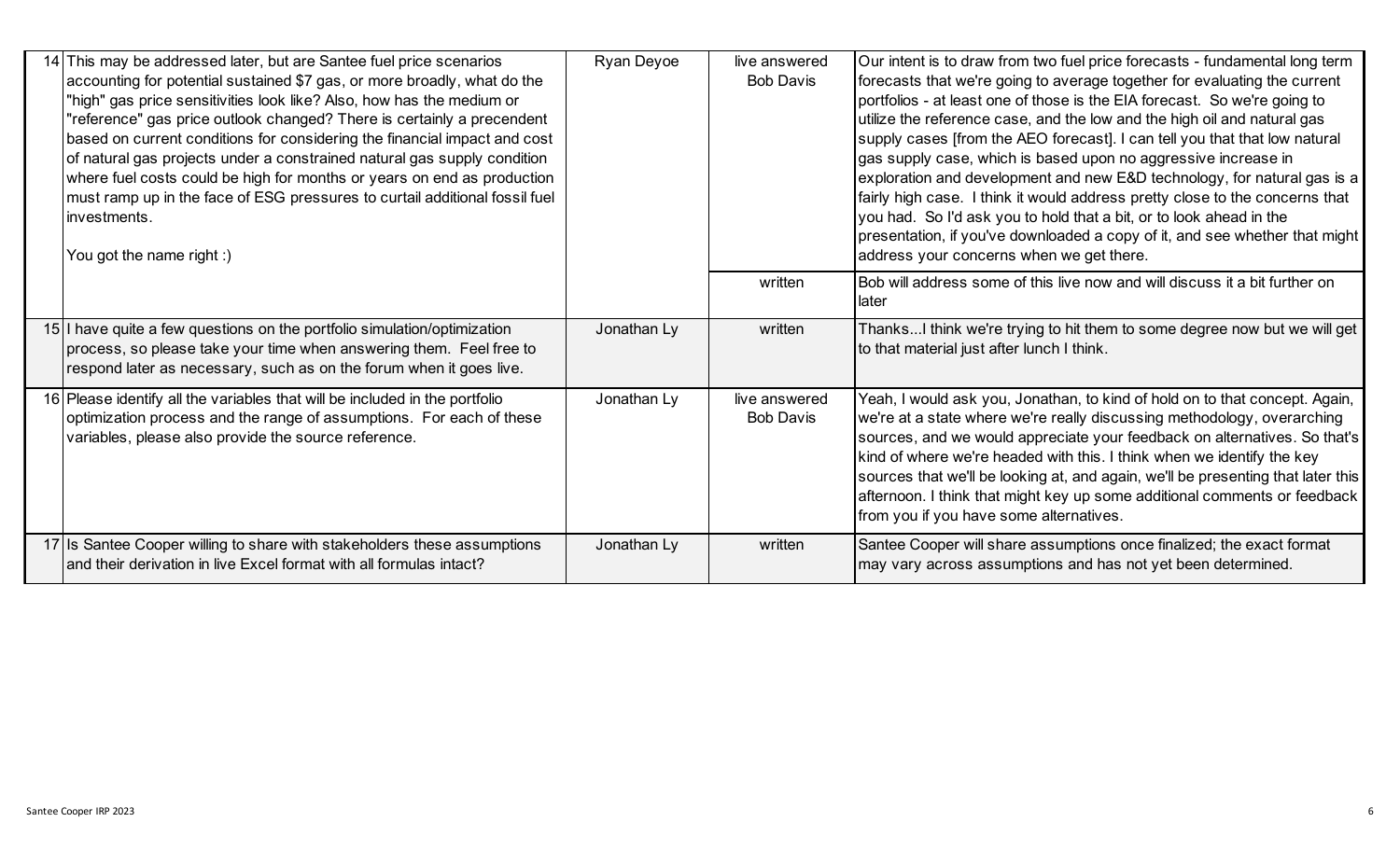| 18 How is Santee Cooper modeling the wholesale market? What are the | Jonathan Ly | live answered    | So while it might be appropriate to look at economy purchases and being         |
|---------------------------------------------------------------------|-------------|------------------|---------------------------------------------------------------------------------|
| assumptions about availability and amount of capacity? Are market   |             | <b>Bob Davis</b> | able to lean on the market from the standpoint of resource planning, as         |
| prices fixed or variable?                                           |             |                  | Stewart suggested, and may be appropriate in some market structures             |
|                                                                     |             |                  | across the country. What we're finding here -- and the precedent of this        |
|                                                                     |             |                  | has been set by the IOUs, Duke and Dominion, here in South Carolina,            |
|                                                                     |             |                  | and we intend to follow also, -- is to look really at more of an isolated case. |
|                                                                     |             |                  | So we're looking at what Santee Cooper needs to build or to purchase            |
|                                                                     |             |                  | within its local jurisdiction in order to serve requirements in the future. And |
|                                                                     |             |                  | when I say build, by the way, I don't mean just conventional traditional        |
|                                                                     |             |                  | technologies, but that can also just easily be renewable technologies and       |
|                                                                     |             |                  | battery storage. So don't think that I'm heading down the path of we're         |
|                                                                     |             |                  | going to build new units, and that's the only thing we're focused on.           |
|                                                                     |             |                  | There are also some unique characteristics that we have in the Santee           |
|                                                                     |             |                  | Cooper system that kind of requires that. Santee Cooper has built up its        |
|                                                                     |             |                  | transmission grid over time in order to the support the load characteristics    |
|                                                                     |             |                  | of the region, and given the general location of the existing generating        |
|                                                                     |             |                  | assets. Santee Cooper does not have a large and in fact it has no 500 kV        |
|                                                                     |             |                  | transmission system within its service territory. What that means is we         |
|                                                                     |             |                  | are somewhat limited in our ability to import and to purchase large             |
|                                                                     |             |                  | quantities of power without localized generation support throughout the         |
|                                                                     |             |                  | system. So that is a key consideration that we have to take into                |
|                                                                     |             |                  | consideration as we perform our RFP process.                                    |
|                                                                     |             |                  |                                                                                 |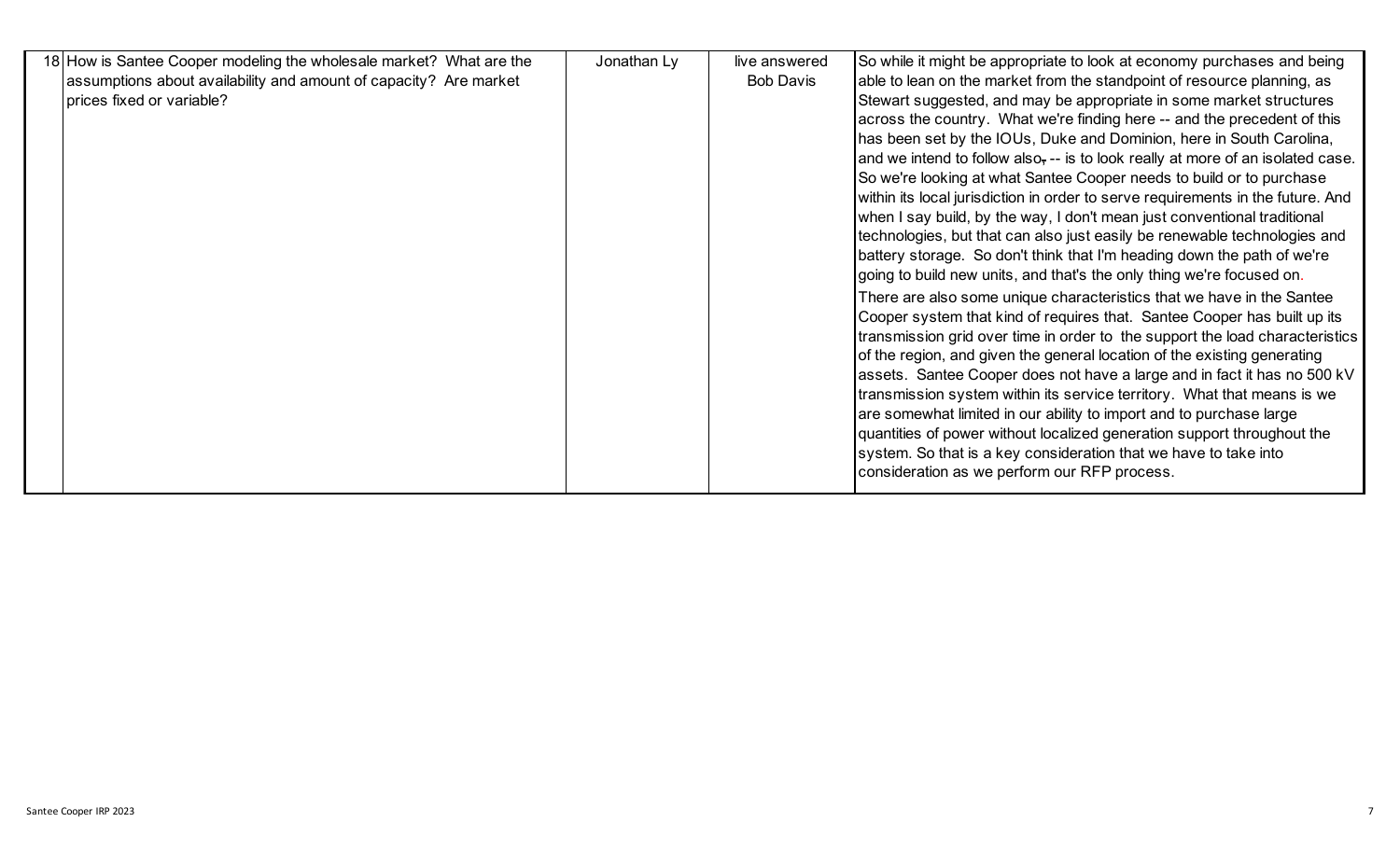| 19 Does the plan to optimize the resource expansion portfolio using only | Jonathan Ly | live answered    | We are encouraging the stakeholders to give us some ideas on portfolios.           |
|--------------------------------------------------------------------------|-------------|------------------|------------------------------------------------------------------------------------|
| base case assumptions imply that Santee Cooper will produce only one     |             | <b>Bob Davis</b> | Our intent is to actually think about at least three if not more themes that       |
| portfolio?                                                               |             |                  | would be appropriate for evaluating portfolios. So we have what I might call       |
|                                                                          |             |                  | an "all-in" economic type of portfolio where we're looking at any resource         |
|                                                                          |             |                  | that would prove economically viable and Jonathan, you're right, kind of           |
|                                                                          |             |                  | under a base case set of assumptions. So that could be traditional                 |
|                                                                          |             |                  | resources, renewable resources, battery storage, etc. We then will be also         |
|                                                                          |             |                  | evaluating a case with a heavy coal retirement we're looking to retire all         |
|                                                                          |             |                  | the coal resources on the Santee Cooper system. No coal generation                 |
|                                                                          |             |                  | within the mid-30s timeframe. That will provide some significant insight into      |
|                                                                          |             |                  | various replacement strategies, as well as emission profiles under that no         |
|                                                                          |             |                  | coal type case. The third case is a net-zero by 2050 case, we'll be looking        |
|                                                                          |             |                  | at and soliciting feedback from the stakeholders with, "Well, what should be       |
|                                                                          |             |                  | our intermediate targets, we intended to model a mass based target                 |
|                                                                          |             |                  | simulation under that and optimized to keep our emissions under certain            |
|                                                                          |             |                  | levels?" So that that evaluation will achieve certain targets over time, in        |
|                                                                          |             |                  | order to meet our net-zero requirements by the 2050 timeframe.                     |
|                                                                          |             |                  | Thinking about and looking at the results across those three portfolios            |
|                                                                          |             |                  | should give us enough range of cases and insight to evaluate not only              |
|                                                                          |             |                  | different strategies with regard to building a traditional profile, but also other |
|                                                                          |             |                  | profiles or portfolios that we can then test through sensitivity assumptions.      |
|                                                                          |             |                  | And I would remind people that the key issue we're trying to evaluate here         |
|                                                                          |             |                  | with an IRP is, if we make a decision today or in the near term with regard        |
|                                                                          |             |                  | to our next resource decision, which is really focused on the replacement          |
|                                                                          |             |                  | of the retiring of the Winyah coal units. What happens? And is that decision       |
|                                                                          |             |                  | a good decision with regard to if conditions change in the future? So if fuel      |
|                                                                          |             |                  | prices are different than expected, if CO2 regulations are different than          |
|                                                                          |             |                  | expected, if load is different than expected, how does that decision fold up       |
|                                                                          |             |                  | for that next resource? So the IRP is really focused on let's identify the         |
|                                                                          |             |                  | most optimum plans to meeting that next resource need and then testing it          |
|                                                                          |             |                  | or stressing it to evaluate under multiple future conditions.                      |
| 20 Has Santee Cooper considered developing optimized portfolios under    | Jonathan Ly | answered live in |                                                                                    |
| different sensitivity assumptions to evaluate alternative portfolios?    |             | question 19      |                                                                                    |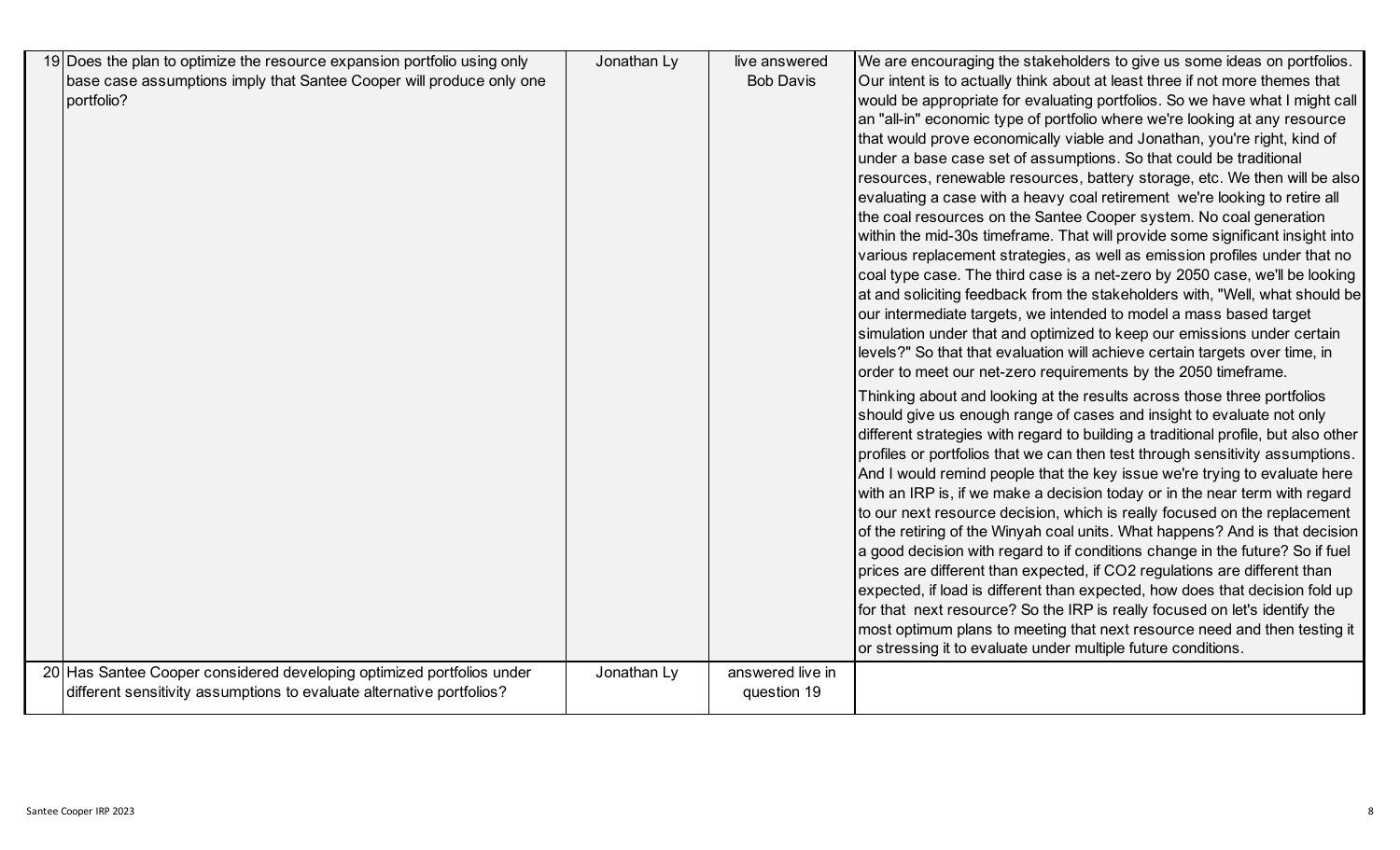| 21 Has Santee Cooper given thought to incorporating stochastics and       | <b>Ben Pfeffer</b> | live answered    | Ben, I appreciate it, and have done my own fair share of probabilistic and                                                                           |
|---------------------------------------------------------------------------|--------------------|------------------|------------------------------------------------------------------------------------------------------------------------------------------------------|
| randomness into its sensitivity modeling? This could be a way to keep the |                    | <b>Bob Davis</b> | stochastic simulations in the past. We are somewhat tied to what's                                                                                   |
| number of sensitivities you need to run in check.                         |                    |                  | required by the law here in the state of South Carolina. And not only that,                                                                          |
|                                                                           |                    |                  | but precedent. We've had precedent that's already established by Duke                                                                                |
|                                                                           |                    |                  | and Dominion within the IRP filings, we've got the ORS responding, and                                                                               |
|                                                                           |                    |                  | other stakeholders responding to that approach. We've got the PSC                                                                                    |
|                                                                           |                    |                  | approvals of those IRPs and approaches. So we are somewhat                                                                                           |
|                                                                           |                    |                  | structured with regard to how we get things done. I would also suggest                                                                               |
|                                                                           |                    |                  | that when you think about at least the four sensitivities that we're required                                                                        |
|                                                                           |                    |                  | to model by law, and if we consider all the possible combinations, four to                                                                           |
|                                                                           |                    |                  | the third power of different combinations here, we're up at 81 different                                                                             |
|                                                                           |                    |                  | sensitivities alone. And if we add multiple portfolios on top of that, for                                                                           |
|                                                                           |                    |                  | evaluation, we soon end up with hundreds and hundreds of cases that                                                                                  |
|                                                                           |                    |                  | need to be evaluated. If we then add stochastics on top of that. (And I                                                                              |
|                                                                           |                    |                  | know, Ben, that's not exactly what you were saying.) But if we add                                                                                   |
|                                                                           |                    |                  | stochastics into the situation, we can end up with a fairly significant<br>problem to evaluate and to find solutions. Keep in mind the Santee Cooper |
|                                                                           |                    |                  | staff is not as extensive as we might see it other utilities, and we're trying                                                                       |
|                                                                           |                    |                  | our best to accommodate within the timeframe and the resources we have                                                                               |
|                                                                           |                    |                  | available.                                                                                                                                           |
| 22 Have you determined how you will model gas prices or will that be a    | John Burns         | written          | Hi, John. Certainly, taking input is why we're here today. Let us know                                                                               |
| subject on which you will receive input as to methodology and             |                    |                  | either via the QA thread or by raising your hand what thoughts or ideas                                                                              |
| assumptions prior to the draft?                                           |                    |                  | you have. It may be most helpful to wait for that material a bit later if you                                                                        |
|                                                                           |                    |                  | canslide 70 or so hits this topic.                                                                                                                   |
|                                                                           | John Burns         |                  | great thanks. sorry to jump the gun                                                                                                                  |
|                                                                           |                    |                  |                                                                                                                                                      |
| $23$ Sorry, but the computer I'm currently on is not equipped with a mic. | Jonathan Ly        | written          | Thanks Jonathan and thanks for the great questions                                                                                                   |
| 24 He doesn't have a mic with this computer                               | Ryan Deyoe         | written          | Rightwe're trying to sort that out.                                                                                                                  |
| 25 Jonathon typed that he has no mic                                      | Dennis Boyd        | written          | Rightwe're aware. We're working on it.                                                                                                               |
| 26 Sorry, didn't mean to raise my hand                                    | Ryan Deyoe         | written          | No worries!                                                                                                                                          |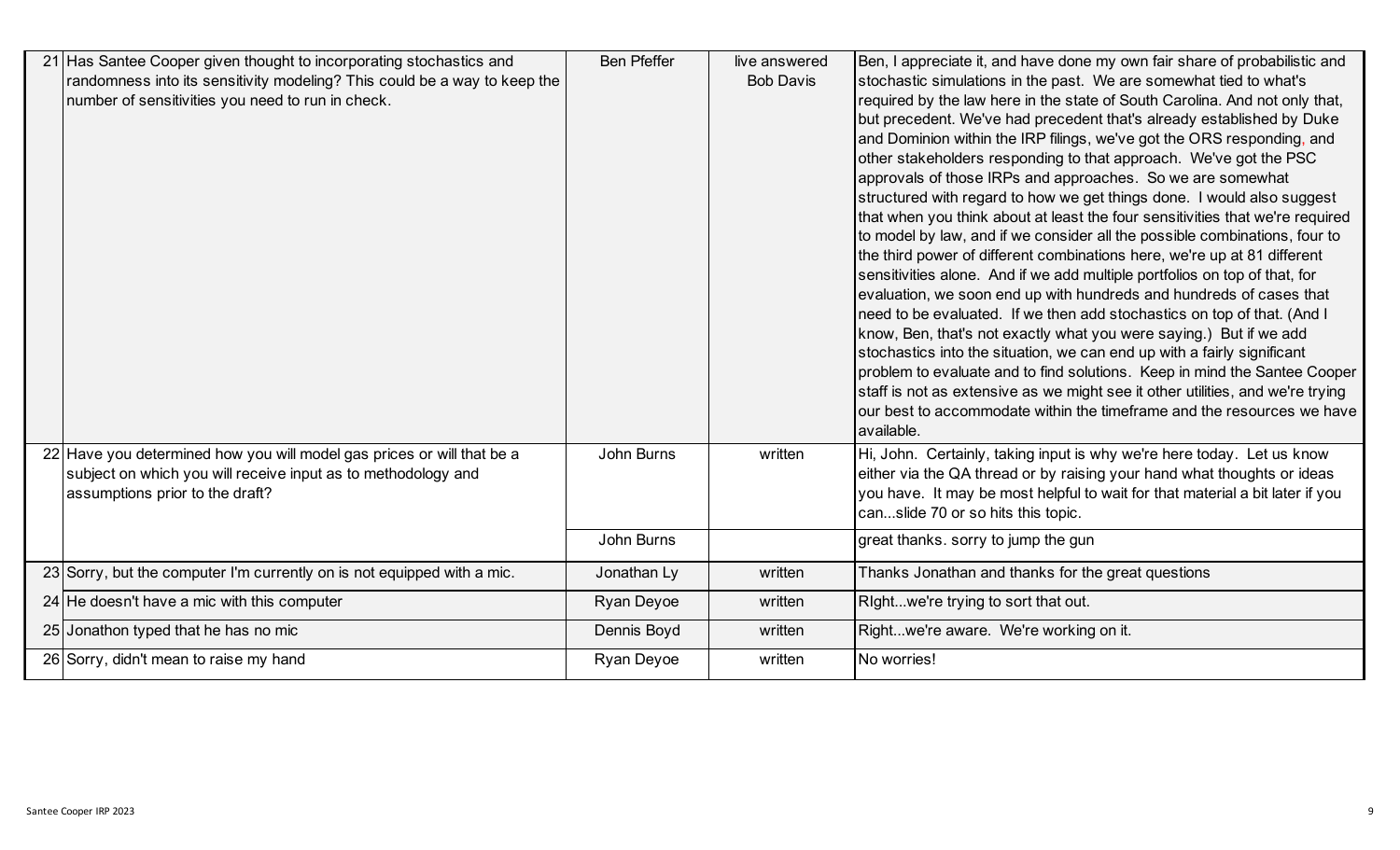| 27 It seems like assessing larger transmission builds to allow for greater<br>interchange with neighbors may be an alternative to building additional<br>generation. Transmission is quickly becoming viewed as a capacity<br>resource among other things. This is especially relevant given the recent<br><b>FERC NOPR.</b> | Ryan Deyoe           | live answered<br><b>Bob Davis</b>         | I'm not the transmission expert. And I have to say that our transmission<br>subject matter expert is not in the room today. So this is a more<br>complicated subject. And I don't want to misspeak in this regard. I can<br>generally say that, given the fact that Santee Cooper does not have a 500<br>KV system in place, that we are looking at extremely long timeframes to<br>upgrade the system in order to accommodate what was suggested. Our<br>current thought is that it will be less expensive - it's also a very expensive<br>proposition - it will be less expensive to identify a combination of<br>alternatives that may include some transmission, as well as some new<br>facilities in order to maintain system stability. |
|------------------------------------------------------------------------------------------------------------------------------------------------------------------------------------------------------------------------------------------------------------------------------------------------------------------------------|----------------------|-------------------------------------------|-----------------------------------------------------------------------------------------------------------------------------------------------------------------------------------------------------------------------------------------------------------------------------------------------------------------------------------------------------------------------------------------------------------------------------------------------------------------------------------------------------------------------------------------------------------------------------------------------------------------------------------------------------------------------------------------------------------------------------------------------|
|                                                                                                                                                                                                                                                                                                                              |                      | live response by<br><b>Stewart Ramsay</b> | Bob maybe I can suggest that we we make sure that in the next meeting,<br>we talk about how the possibility of leveraging transmission is is going to<br>be taken into consideration.                                                                                                                                                                                                                                                                                                                                                                                                                                                                                                                                                         |
|                                                                                                                                                                                                                                                                                                                              |                      | live answered by<br><b>Bob Davis</b>      | Sure, yeah, I think that's a fair statement                                                                                                                                                                                                                                                                                                                                                                                                                                                                                                                                                                                                                                                                                                   |
|                                                                                                                                                                                                                                                                                                                              |                      |                                           | Apologies that I don't know how to turn my mic on in this Zoom format!                                                                                                                                                                                                                                                                                                                                                                                                                                                                                                                                                                                                                                                                        |
|                                                                                                                                                                                                                                                                                                                              |                      | written                                   | Thank you for the input and feedback. We will be sure to address in our<br>next meeting.                                                                                                                                                                                                                                                                                                                                                                                                                                                                                                                                                                                                                                                      |
|                                                                                                                                                                                                                                                                                                                              |                      |                                           | Sounds good, I know it's a big question. Considering benefit/cost ratios I<br>think reviewing the FERC NOPR and additional work regarding Multi-value<br>benefits can show that transmission (while expensive) can produce a wide<br>variety of benefits that when considered holistically will show the<br>investment is overwhelmingly positive.                                                                                                                                                                                                                                                                                                                                                                                            |
| 28 You will probably cover this later, but is there any discussions and<br>serious work in restarting the Summer Units 2 & 3 construction? TVA did<br>a successful restart of Watts Bar nuclear Unit construction after many                                                                                                 | <b>Richard Storm</b> | written                                   | Richard, we are not considering a Summer 2-3 restart, because it would<br>be cost-prohibitive. We will be considering small-scale nuclear power<br>options.                                                                                                                                                                                                                                                                                                                                                                                                                                                                                                                                                                                   |
| years of non activity. If Zero carbon is important, then nuclear is the most<br>proven and Dispatchable fuel. Summer #1 operating permit expires, I<br>believe in 2042. Think licese extention likely as it has been well run, but<br>maybe not, depending on NRC.                                                           |                      | written                                   | Richard, to your point on the Summer 1 license, Dominion Energy South<br>Carolina is the operator of that unit and they have submitted a notification<br>of their intent to seek a license extension application beyond 2042.                                                                                                                                                                                                                                                                                                                                                                                                                                                                                                                 |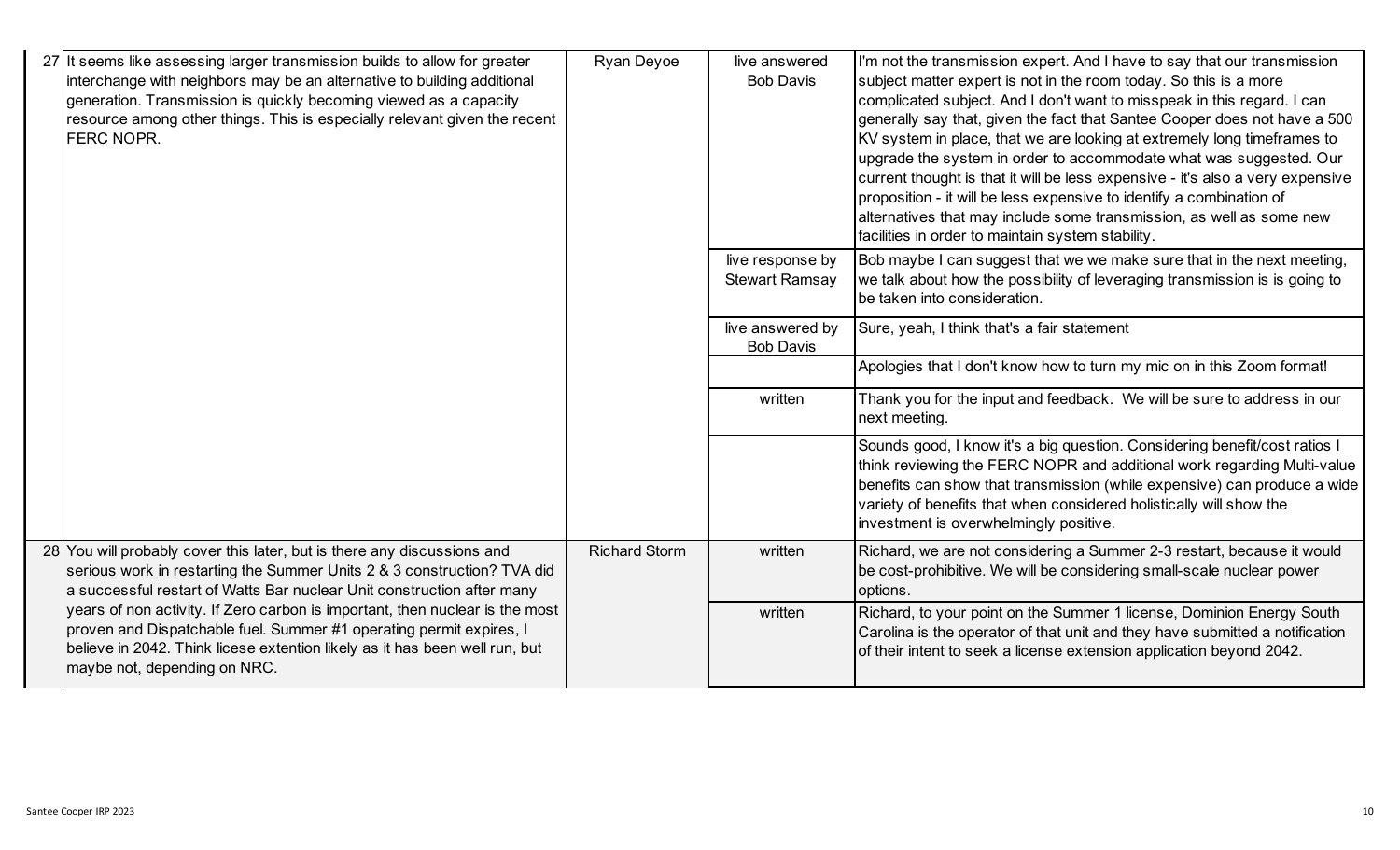|                                                                                                                                                                                                                                                                          |                 | written                           | Thank you Mollie. Nuclear is in fact, the most productive, highest capacity<br>factor carbon free generation that is proven, robust and reasonable cost. It<br>is very sad about the mismanagement of construction on Summer 2 & 3.<br>That was a very good plan for the state of SC before the management<br>implosion of SCE&G.<br>Richard, thank you for your comment and for participating in this process.                                                                                                                                                                                                                                                                                                                                                                                                                                                                                                                                                                                                                                                                                                                                             |
|--------------------------------------------------------------------------------------------------------------------------------------------------------------------------------------------------------------------------------------------------------------------------|-----------------|-----------------------------------|-------------------------------------------------------------------------------------------------------------------------------------------------------------------------------------------------------------------------------------------------------------------------------------------------------------------------------------------------------------------------------------------------------------------------------------------------------------------------------------------------------------------------------------------------------------------------------------------------------------------------------------------------------------------------------------------------------------------------------------------------------------------------------------------------------------------------------------------------------------------------------------------------------------------------------------------------------------------------------------------------------------------------------------------------------------------------------------------------------------------------------------------------------------|
| 29 Thank you! That was very helpful.                                                                                                                                                                                                                                     | Jonathan Ly     | written                           | Your welcome. Thank you for the input and feedback.                                                                                                                                                                                                                                                                                                                                                                                                                                                                                                                                                                                                                                                                                                                                                                                                                                                                                                                                                                                                                                                                                                         |
| 30 Will the economically optimized resource plan preclude the constraints in<br>the other two scenarios? It seems to me that the economically optimized<br>resource plan very well could include retiring all coal by the mid-2030s<br>and/or reaching net-zero by 2050. | Chris Carnevale | live answered<br><b>Bob Davis</b> | Our intent for that economically justified plan would be to retain the coal<br>units at this time. We feel by modeling those two portfolios [economic<br>expansion portfolio and coal retirement portfolio] side-by-side and reporting<br>on those two cases, we'll be able to understand not just under base case<br>assumptions, but also under sensitivity case assumptions, how those two<br>portfolios compare. So we are not going to be modeling options for coal<br>retirements as part of the economically justified plan, again, hoping that<br>those two portfolios and comparing those two portfolios will provide the<br>same answer. With regard to CO2 reductions, we intend to simulate that. If<br>the model wanted to pick solar and battery implementations as the solution<br>to achieve the most economic plan, there is certainly nothing restricting it in<br>the model from making that selection. So we intend to give it the full variety<br>of options. We just don't intend to model the coal retirements as an option<br>that can be selected because we believe those two portfolios will provide<br>us the same information. |
| 31 With the Ford F150 Lightning and the Chevy Silverado rapidly scaling<br>EVs, everything is about to change for working people, business fleets,<br>and others making rational choices to respond to changing markets.                                                 | Keith Thomson   | written                           | Thanks Keith,<br>That's a useful resource for a technology we are thinking hard about how<br>to incorporate into forecast and planning.                                                                                                                                                                                                                                                                                                                                                                                                                                                                                                                                                                                                                                                                                                                                                                                                                                                                                                                                                                                                                     |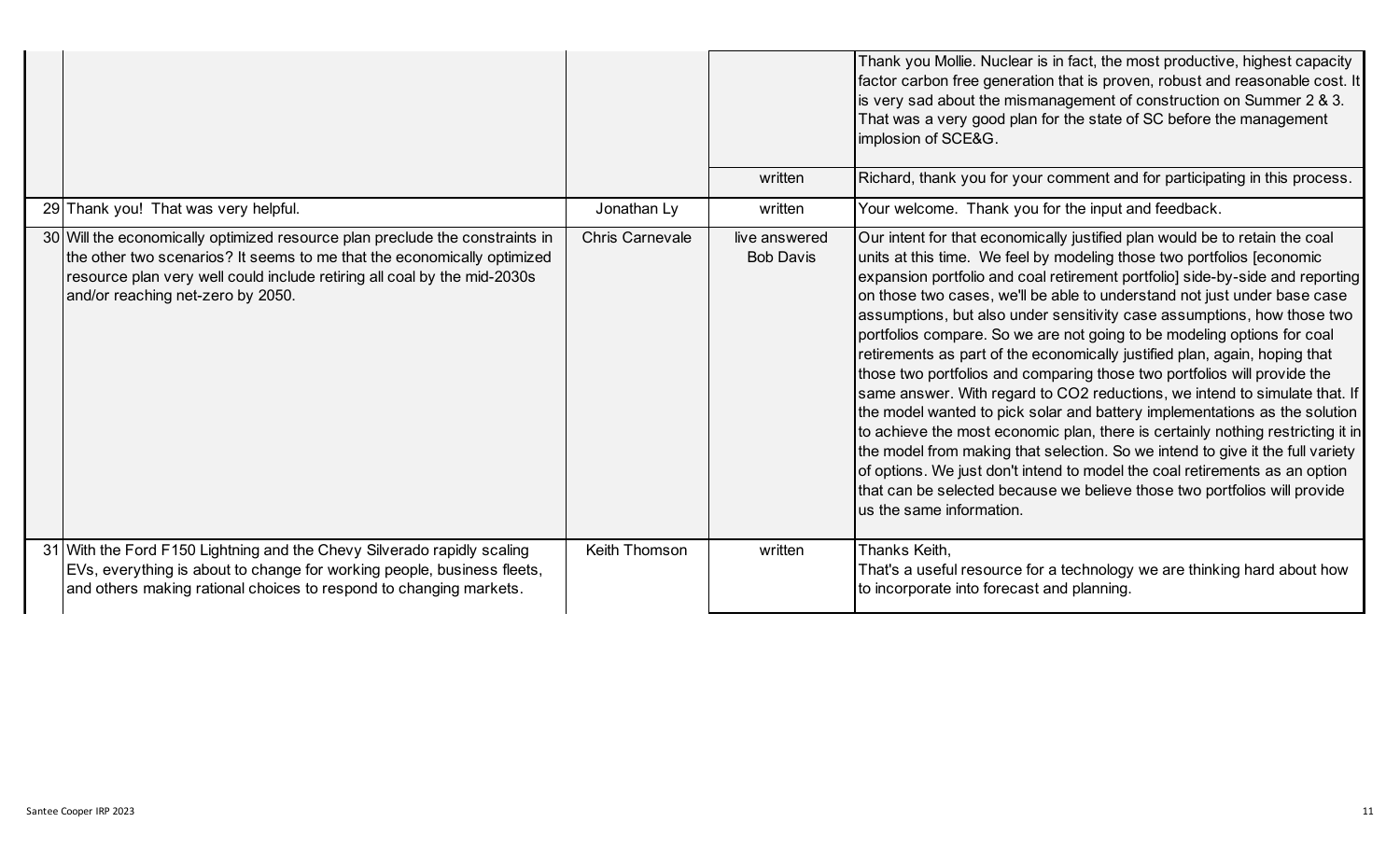| "Bidirectional plug-in electric vehicles (PEVs) present immense potential<br>for increasing the country's energy security, resilience, economic vitality,<br>and quality of life while supporting the electrical grid. A bidirectional EV<br>fleet could serve as both a sustainable mobility option as well as an<br>energy storage asset that sends power back to everything from critical<br>loads and homes to the grid. A bidirectional fleet could also create new<br>revenue opportunities for EV owners or fleets."<br>https://electricenergyonline.com/article/energy/category/ev-<br>storage/143/956280/department-of-energy-announces-first-of-its-kind-<br>collaboration-to-accelerate-vehicle-to-everything-technologies.html |                   |                                   | https://www.fermataenergy.com/news-press/is-vehicle-to-everything-<br>charging-ready-for-prime-time                                                                                                                                                                                                                                                                                                                                                                                                                                                                                                                                                                                                                                                                                                                                                                                                                                                                                                                                                                                                                                                                                                                                                          |
|--------------------------------------------------------------------------------------------------------------------------------------------------------------------------------------------------------------------------------------------------------------------------------------------------------------------------------------------------------------------------------------------------------------------------------------------------------------------------------------------------------------------------------------------------------------------------------------------------------------------------------------------------------------------------------------------------------------------------------------------|-------------------|-----------------------------------|--------------------------------------------------------------------------------------------------------------------------------------------------------------------------------------------------------------------------------------------------------------------------------------------------------------------------------------------------------------------------------------------------------------------------------------------------------------------------------------------------------------------------------------------------------------------------------------------------------------------------------------------------------------------------------------------------------------------------------------------------------------------------------------------------------------------------------------------------------------------------------------------------------------------------------------------------------------------------------------------------------------------------------------------------------------------------------------------------------------------------------------------------------------------------------------------------------------------------------------------------------------|
| 32 Will the first (economically optimized) resource plan hard-code existing<br>resources or will they be subject to economic retirement?                                                                                                                                                                                                                                                                                                                                                                                                                                                                                                                                                                                                   | <b>Eddy Moore</b> | live answered<br><b>Bob Davis</b> | Eddy, just to let you know we are looking at, and it's a requirement for filing<br>within the IRP, a remaining economic life for the resources. And we will be<br>reporting that and hopefully rolling that out at our next stakeholder meeting.<br>So we'll have an opportunity to discuss it. But I can generally say that the<br>the Cross units, with reasonable maintenance, can be maintained as well<br>as the Rainey combined cycle and turbines can be maintained over the<br>study period and can continue to operate. Even if under some scenarios,<br>the renewable assets can become the predominant energy supply, those<br>resources can still be maintained for backup reserves capacity, etc.,<br>without significant expenditures and complications. There are some other<br>assets on the Santee Cooper system, there's a group of older turbines at<br>Myrtle Beach and Hilton Head, that we're still looking at internally to see<br>whether we would model those as continuing through the entire study<br>period or not. And there's also, obviously, the Cross coal units<br>(approximately 2000 megawatts plus of resources at the Cross site) that<br>we would be simulating as retired under at least one of the portfolio cases. |
| 33 Has there been though about net zero CO2e rather than just CO2? This<br>would cover methane emissions and upstream impacts of specific<br>infrastructure.                                                                                                                                                                                                                                                                                                                                                                                                                                                                                                                                                                               | John Brooker      | written                           | Thanks, John. This is something we have been thinking about and<br>monitoring the planning efforts of Duke and Dominion in this regard. We're<br>looking for input in this regard, so let us know your thoughts here in this<br>forum if possible. Thanks.                                                                                                                                                                                                                                                                                                                                                                                                                                                                                                                                                                                                                                                                                                                                                                                                                                                                                                                                                                                                   |
| 34 thought*                                                                                                                                                                                                                                                                                                                                                                                                                                                                                                                                                                                                                                                                                                                                | John Brooker      |                                   | Got it.                                                                                                                                                                                                                                                                                                                                                                                                                                                                                                                                                                                                                                                                                                                                                                                                                                                                                                                                                                                                                                                                                                                                                                                                                                                      |
| 35 https://www.fermataenergy.com/news-press/verizon-ventures-invests-in-<br>fermata-energy-to-support-scaling-of-vehicle-to-everything-v2x-<br>technology                                                                                                                                                                                                                                                                                                                                                                                                                                                                                                                                                                                  | Keith Thomson     | written                           | Keith,<br>Thank you for that link.                                                                                                                                                                                                                                                                                                                                                                                                                                                                                                                                                                                                                                                                                                                                                                                                                                                                                                                                                                                                                                                                                                                                                                                                                           |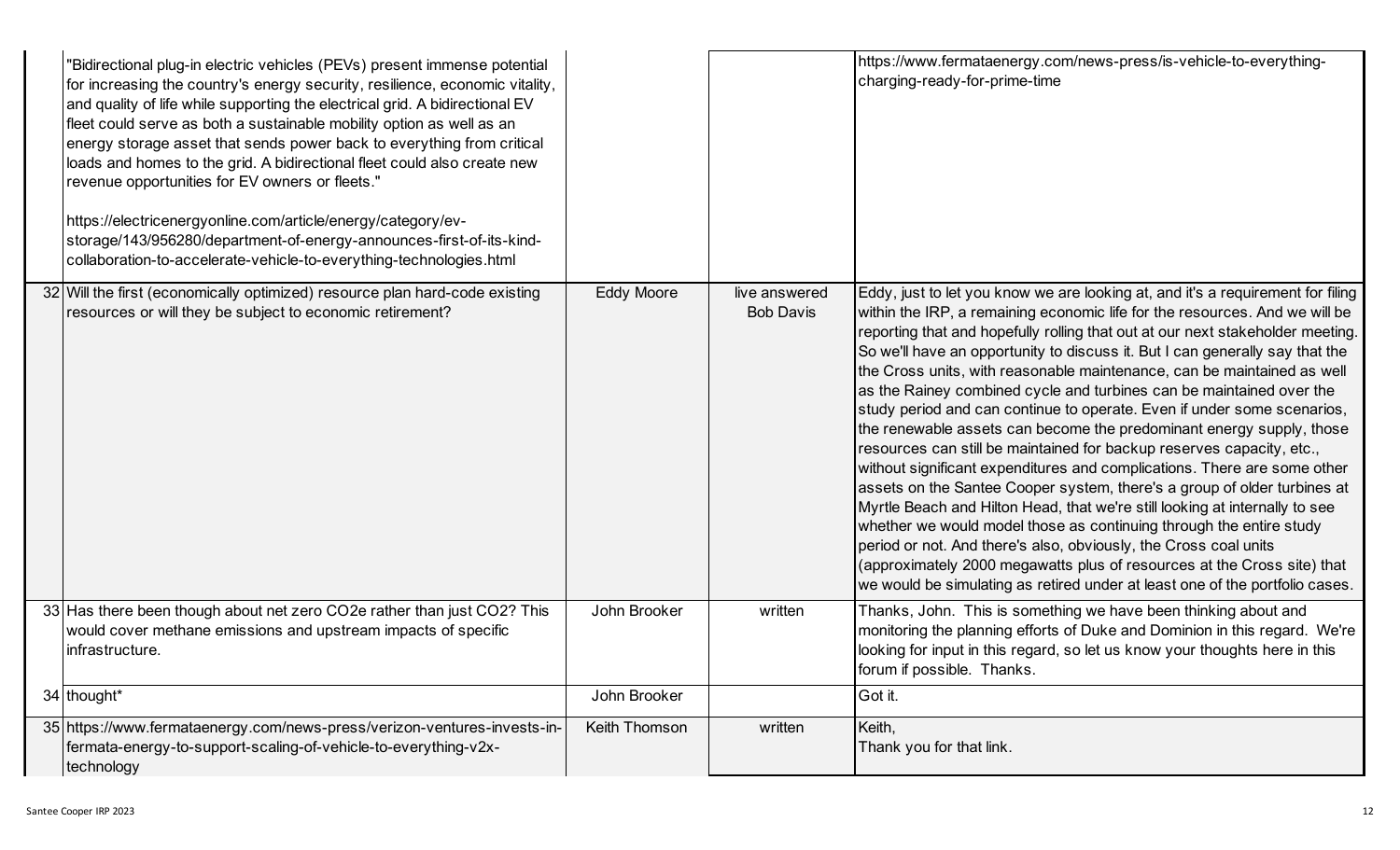|                                                                                                                                                                                                                                                                                                                                                                                                                                                                                                                                                                                                                                                                                                                                                                         |                     |                                                                   | The most innovative, cost-effective, integrated systems are coming to<br>market the fastest. Your Team's adaptability and agility is your most<br>valuable resource.                                                                                                                                                                                                                                                                                                                                                                                                                                                                                                                                                                                                                                                                                                                                                                                                                                                                                                                                    |
|-------------------------------------------------------------------------------------------------------------------------------------------------------------------------------------------------------------------------------------------------------------------------------------------------------------------------------------------------------------------------------------------------------------------------------------------------------------------------------------------------------------------------------------------------------------------------------------------------------------------------------------------------------------------------------------------------------------------------------------------------------------------------|---------------------|-------------------------------------------------------------------|---------------------------------------------------------------------------------------------------------------------------------------------------------------------------------------------------------------------------------------------------------------------------------------------------------------------------------------------------------------------------------------------------------------------------------------------------------------------------------------------------------------------------------------------------------------------------------------------------------------------------------------------------------------------------------------------------------------------------------------------------------------------------------------------------------------------------------------------------------------------------------------------------------------------------------------------------------------------------------------------------------------------------------------------------------------------------------------------------------|
|                                                                                                                                                                                                                                                                                                                                                                                                                                                                                                                                                                                                                                                                                                                                                                         |                     | written                                                           | Keith, we would agree that the team's adaptability and agility is critical.                                                                                                                                                                                                                                                                                                                                                                                                                                                                                                                                                                                                                                                                                                                                                                                                                                                                                                                                                                                                                             |
| 36 Excellent white paper (Feb. 2022) covering high-case scenarious for<br>DERS -- INTEGRATING DISTRIBUTED SOLAR AND STORAGE: THE<br><b>KEYSTONES OF A MODERN GRID</b><br>[/https://www.communitysolaraccess.org/resources]                                                                                                                                                                                                                                                                                                                                                                                                                                                                                                                                              | R Taylor Speer      | written                                                           | Thank you for sharing, Taylor. We look forward to reviewing.                                                                                                                                                                                                                                                                                                                                                                                                                                                                                                                                                                                                                                                                                                                                                                                                                                                                                                                                                                                                                                            |
| 37 We always want to hear from Mike!                                                                                                                                                                                                                                                                                                                                                                                                                                                                                                                                                                                                                                                                                                                                    | <b>Eddy Moore</b>   | live answered by<br><b>Stewart Ramsay</b>                         | Oh, you had my hopes up Mike!<br>And I just have to say Eddy says we always want to hear from Mike                                                                                                                                                                                                                                                                                                                                                                                                                                                                                                                                                                                                                                                                                                                                                                                                                                                                                                                                                                                                      |
| RH Okay. Just on the central, I think a little bit more information on the central<br>and how it's going to work exactly. So let's say they they decide to opt<br>out, they build their own resource, you're gonna still study every written<br>pro tip, every option that you could possibly have it, but it might be a<br>smaller resource that's needed, obviously, if they opt out and they build<br>their own resource. So it may not be the combined cycle, it might be<br>something else. But if they decide to opt in, then maybe it makes sense to<br>build the larger units. I'm just trying to understand how all that works if<br>they opt out if they opt in. And your intention is just a study at all. All<br>possibilities. Is that what you're saying? | Philip Hayat        | raised hand / open<br>mic<br>live answered by<br><b>Bob Davis</b> | Philip I may have reworded it slightly, but I think you hit the nail on the<br>head. So that's exactly right. At this point in time, we do not know, and<br>neither is Central obligated to tell us at this point, what their decision might<br>be for future resources. So at this point in time, we are kind of considering<br>all possible options. If and when we reach a timeframe in the Fall, where<br>we understand and have more information about the decisions for Central,<br>it obviously could modify our IRP approach - not necessarily the approach<br>but the portfolio's that we're evaluating if Central were to decide to do a non-<br>shared resource. If It looks like the parties are working together, and it<br>appears that the larger resources or accommodating a larger resource in<br>the portfolio is still within the interest of all parties, (which is Santee<br>Cooper's current position and opinion, and all analysis we've done to this<br>point in that direction), then -the parties would move forward with jointly<br>developing a new resource or resources. |
|                                                                                                                                                                                                                                                                                                                                                                                                                                                                                                                                                                                                                                                                                                                                                                         | <b>Philip Hayat</b> |                                                                   | Okay, thank you.                                                                                                                                                                                                                                                                                                                                                                                                                                                                                                                                                                                                                                                                                                                                                                                                                                                                                                                                                                                                                                                                                        |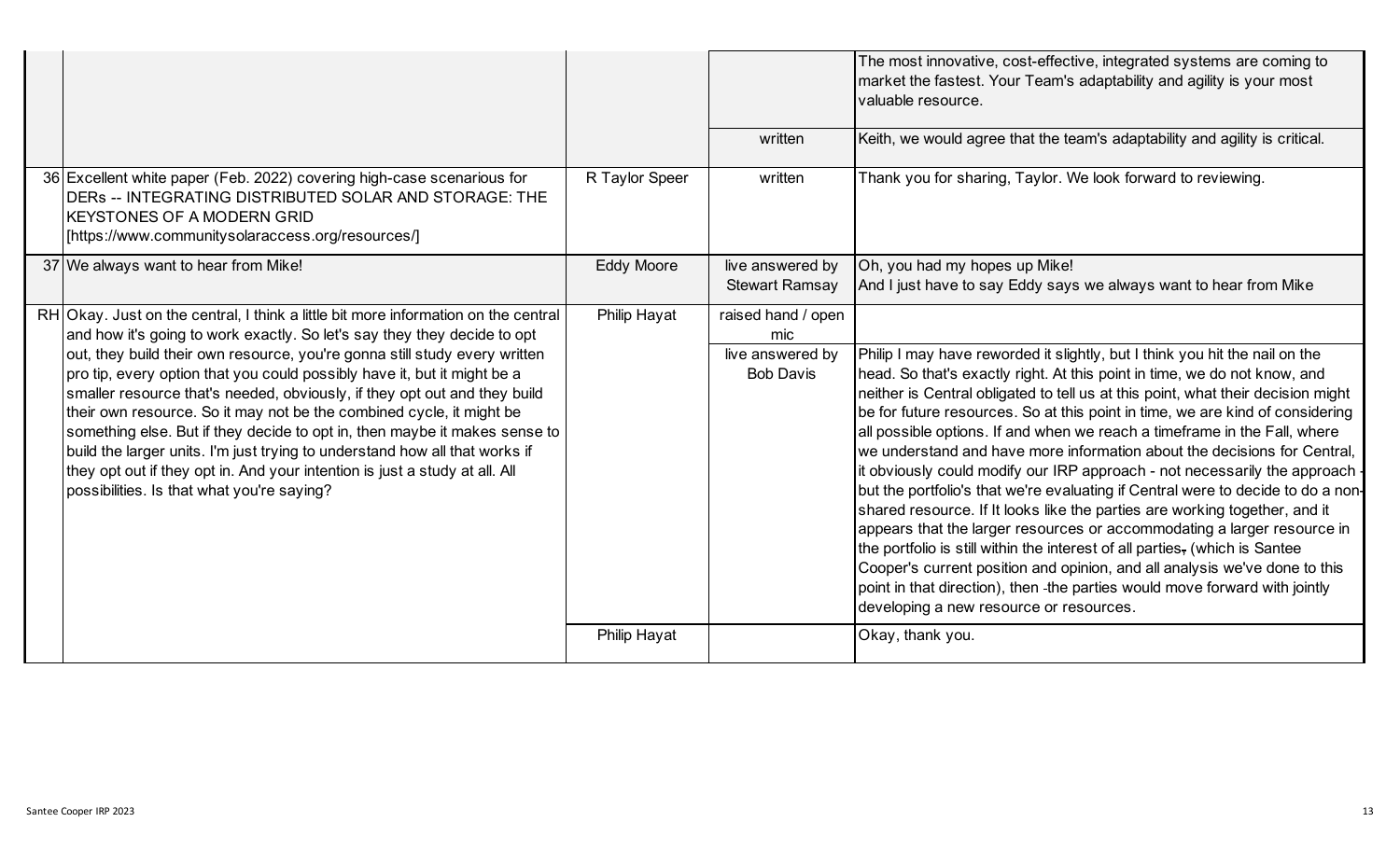| 38 Could you elaborate a bit on how the Opt-Out affects considering a 2x1<br>NGCC build at all?                   | Ryan Deyoe   | live answered by<br><b>Bob Davis</b>      | You're absolutely right. If they opt out and decide to build their own<br>resources, then Santee Cooper will be looking at a smaller obligation.<br>There are certain contractual limitations or ranges on which Santee<br>Cooper can come back with its own non-shared resource, and within<br>certain ranges in order to fill its own load ratio share. It's not like we're<br>limited to, you know, 302.5 megawatts that we have to build or anything<br>along those lines. We have a little bit of flexibility with regard to what can be<br>developed.                                                                                 |
|-------------------------------------------------------------------------------------------------------------------|--------------|-------------------------------------------|---------------------------------------------------------------------------------------------------------------------------------------------------------------------------------------------------------------------------------------------------------------------------------------------------------------------------------------------------------------------------------------------------------------------------------------------------------------------------------------------------------------------------------------------------------------------------------------------------------------------------------------------|
|                                                                                                                   | Dennis Boyd  |                                           | Central does have to give an answer in 180 days of their NSR, should they<br>go that way                                                                                                                                                                                                                                                                                                                                                                                                                                                                                                                                                    |
|                                                                                                                   |              | live answered by<br><b>Bob Davis</b>      | Obviously, if they opt out, then we're looking at a smaller facility that<br>Santee Cooper would build for it's non-shared resource. You're correct, it's<br>180 days under the contract when Central has to provide notification. If<br>they decide to opt out, then we'll be looking at that smaller asset. We would<br>hope, and we're anticipating and we're certainly working in that direction.<br>Should it look like the best opportunity is for the parties to jointly develop<br>and plan for a new resource, then we'd hoped we'd have that information<br>earlier. And then we can move ahead with developing a joint resource. |
|                                                                                                                   |              |                                           | DOES have to give an answer                                                                                                                                                                                                                                                                                                                                                                                                                                                                                                                                                                                                                 |
|                                                                                                                   |              | live answered by<br><b>Stewart Ramsay</b> | Yeah, and Dennis just clarified, I obviously read it wrong. Central does<br>have to give an answer in 180 days. So I may have said does not. Okay,<br>so that adds a little bit of complexity to the work that's in front of you and<br>the team. Sort of a little bit of an uncertainty. Which I know you're, you're<br>used to dealing with Bob. So, John, John Brooker has as a question in the<br>spirit of keeping all options alive is there a timeline for additional non CC<br><b>PSRS</b> to be proposed.                                                                                                                          |
| 39 In the spirit of keeping all options alive, is there a timeline for additional non-<br>CC PSRs to be proposed? | John Brooker | live answered by<br><b>Bob Davis</b>      | At this point in time, the PSR is set due to the contractual language<br>between between parties. Santee Cooper has stated multiple times and<br>continues to accommodate this view, should we get through the IRP, and<br>should that IRP identify a different portfolio than what's currently been<br>proposed by a PSR, and we all agree that it's the most economic thing to<br>do, then that would effectively replace what we're currently planning to do<br>and have announced under the combined cycle.<br>Just a second Rahul is going to add something here                                                                       |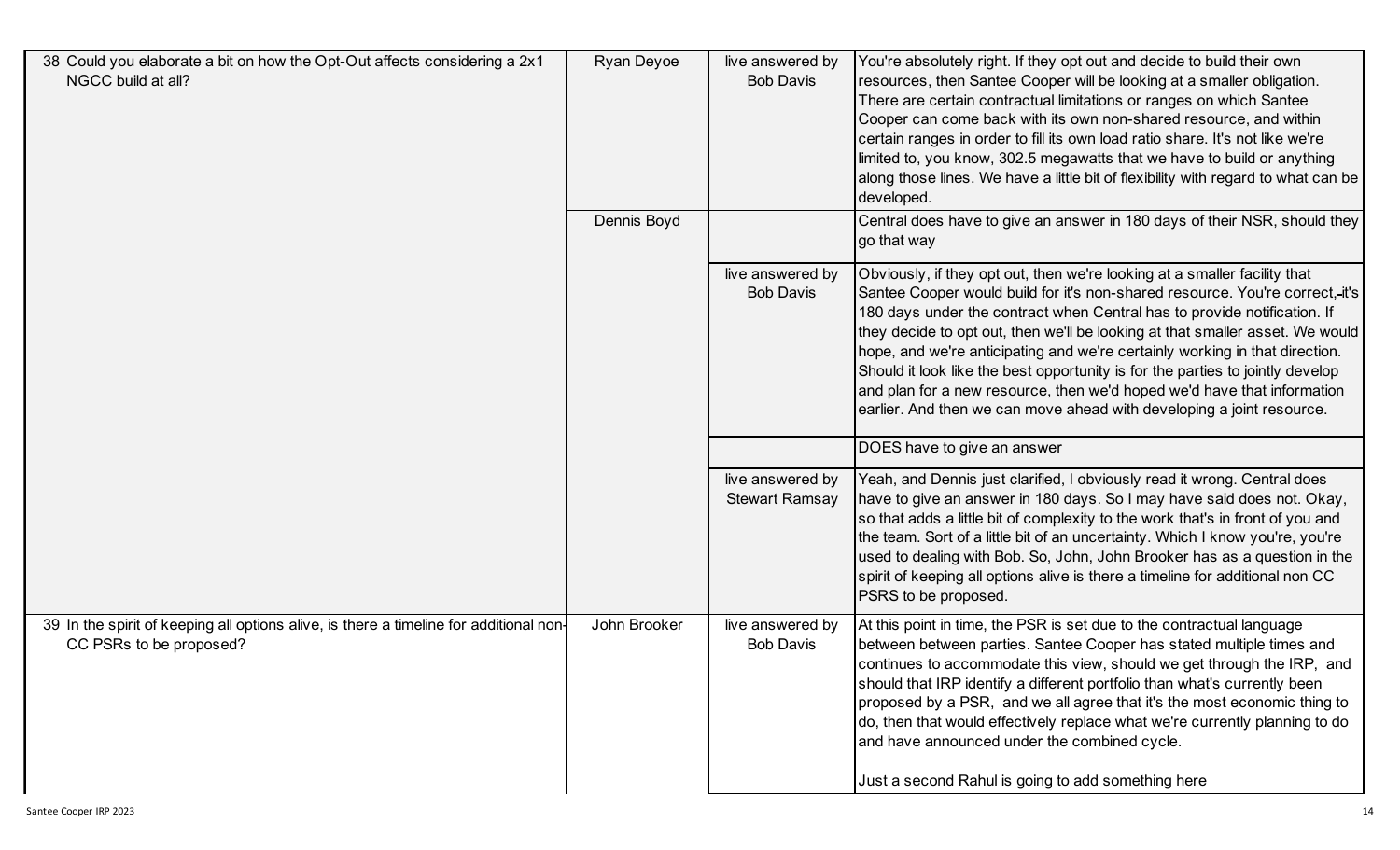|                                                                                                                                                                                                                                                                                |            | live answered by<br>Rahul Dembla                                          | I just wanted to add to that, that the timing of the proposed shared<br>resource is really when we begin implementing a resource. The reason<br>we issued a proposed shared resource for a natural gas combined cycle<br>was, because it takes a long time seven or eight years. There are many<br>other resources in the portfolio. For example, in 2020, we did a proposed<br>shared resource for a solar resource. And we've already signed contracts<br>for that solar. What Bob said, was accurate. However, as we go to the IRP<br>process and the new load forecast, there are more resources in that<br>roadmap, the timing of the proposed shared resource will just depend on<br>when we need to need to begin implementation. Until that time it it remains<br>a part of an adaptable, flexible resource map. So if there is a resource, a<br>solar resource needed, which takes two years to implement, we will likely<br>issue that leading up to that two years ahead of time. So I just wanted to<br>make that distinction there. It's a overall portfolio. So when we proposed an<br>NGCC, it was just one part one component of many, many elements in that<br>resource roadmap that included storage, solar, other elements, but it was<br>really dictated by the timing, because it takes a long time to implement a<br>natural gas resource.<br>Great, thank you Rahul and Bob. |
|--------------------------------------------------------------------------------------------------------------------------------------------------------------------------------------------------------------------------------------------------------------------------------|------------|---------------------------------------------------------------------------|-----------------------------------------------------------------------------------------------------------------------------------------------------------------------------------------------------------------------------------------------------------------------------------------------------------------------------------------------------------------------------------------------------------------------------------------------------------------------------------------------------------------------------------------------------------------------------------------------------------------------------------------------------------------------------------------------------------------------------------------------------------------------------------------------------------------------------------------------------------------------------------------------------------------------------------------------------------------------------------------------------------------------------------------------------------------------------------------------------------------------------------------------------------------------------------------------------------------------------------------------------------------------------------------------------------------------------------------------------------------------------------------------------|
|                                                                                                                                                                                                                                                                                |            | written                                                                   | Sure, John. Thanks for the good question.                                                                                                                                                                                                                                                                                                                                                                                                                                                                                                                                                                                                                                                                                                                                                                                                                                                                                                                                                                                                                                                                                                                                                                                                                                                                                                                                                           |
| 40 Regarding the topic of stochastics in analysis I would like to emphasize<br>that including some sort of stochastic view of natural gas prices (ranging<br>from low to very high or seasonal fluctuations) can show a range of costs                                         | Ryan Deyoe |                                                                           | This one is less of a question haha, just more of a comment on the benefit<br>of stochasticity providing a range of values within a managable set of<br>macro scenarios.                                                                                                                                                                                                                                                                                                                                                                                                                                                                                                                                                                                                                                                                                                                                                                                                                                                                                                                                                                                                                                                                                                                                                                                                                            |
| associated with reliance on commodities. For example, a long-term solar<br>PPA at \$30/MWh is not going to cause 100 M\$ plus budget over-runs due<br>to fuel price exposure.                                                                                                  |            | written                                                                   | Ryan - Agreed that solar PPA energy would be more stable across NG<br>price scenarios. We will certainly capture this factor in our uncertainty<br>analysis, recognizing that the capital costs are subject to some<br>uncertainty.                                                                                                                                                                                                                                                                                                                                                                                                                                                                                                                                                                                                                                                                                                                                                                                                                                                                                                                                                                                                                                                                                                                                                                 |
| RH Speaking about the proposed natural gas combined cycle, I was<br>wondering if you guys would be providing an update on the ongoingFEED<br>study for the natural gas pipeline? Is that coming later on in the<br>presentation? Or? Could you give us a quick update on that? | Anthony    | raised hand /<br>open mic<br>live answered by<br>Rahul Dembla<br>open mic | It's the FEED study, conducted by Carolina Gas is subject to a<br>nondisclosure agreement. So, it did study, conducted a risk analysis on<br>the routes and paths for a natural gas resource. We will take the findings<br>from it and incorporate this into our sighting analysis for the IRP 2023. But<br>it did confirm the feasibility of the path we were looking at and provided the<br>risks related to that. I think I'm maybe limited to that at this point.<br>Okay, so it has been completed, but is just subject to confidentiality.                                                                                                                                                                                                                                                                                                                                                                                                                                                                                                                                                                                                                                                                                                                                                                                                                                                    |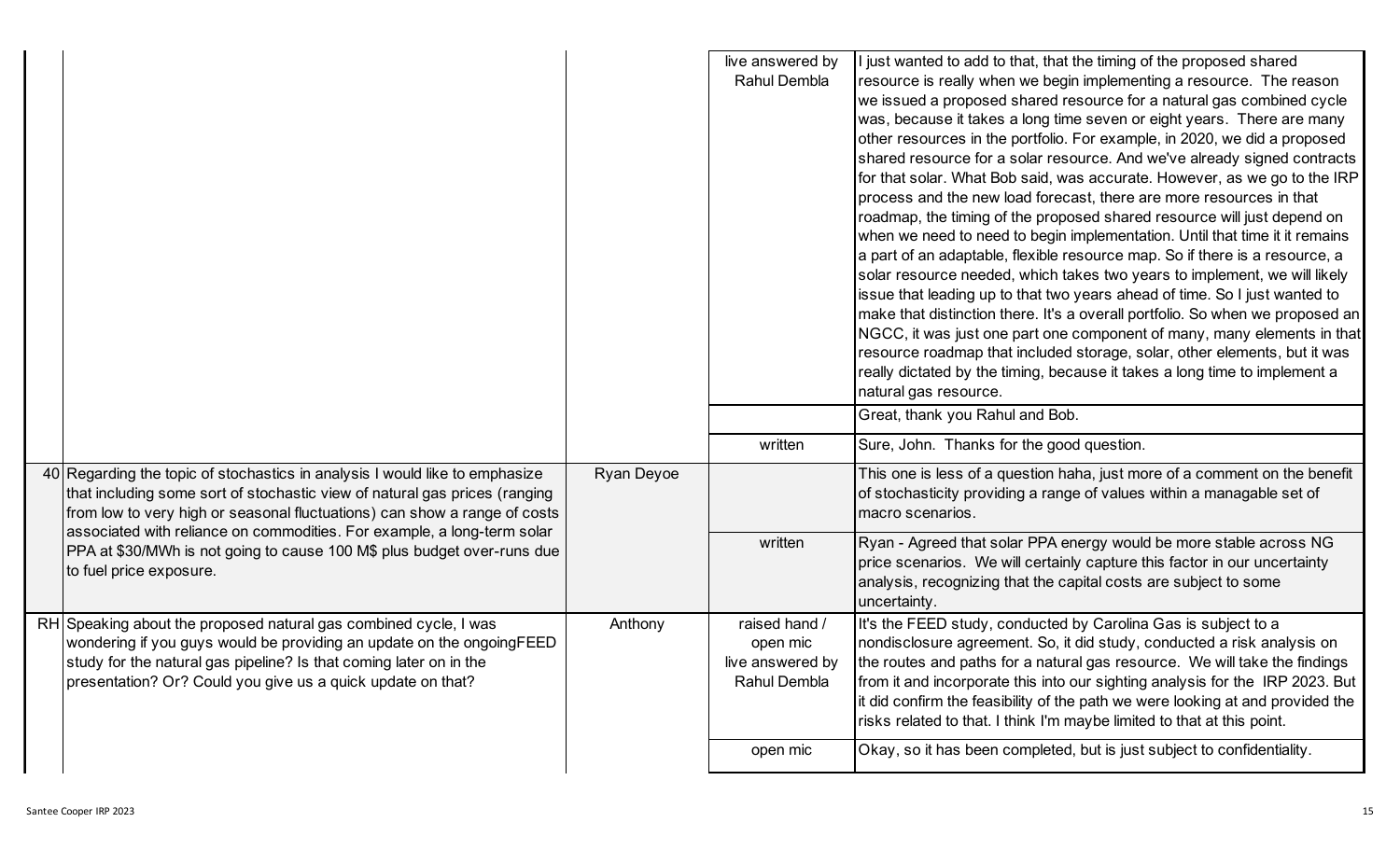|                                                                                                                                                            |                       | live answered by<br>Rahul Dembla     | would explain it as a desktop analysis that they conducted with the help of<br>several experts and consultants. I think that the study is completed, yes,<br>given the scope. It was a three or four months study, but that does not<br>mean I believe that the work ends. We will and Central will continue the<br>dialogue with the pipeline companies and keep learning refining from this<br>field study. So I will be building on it. It does not end. And here I wanted to<br>just make that point as well.                                                                                                                                                                                                               |
|------------------------------------------------------------------------------------------------------------------------------------------------------------|-----------------------|--------------------------------------|---------------------------------------------------------------------------------------------------------------------------------------------------------------------------------------------------------------------------------------------------------------------------------------------------------------------------------------------------------------------------------------------------------------------------------------------------------------------------------------------------------------------------------------------------------------------------------------------------------------------------------------------------------------------------------------------------------------------------------|
|                                                                                                                                                            |                       | open mic                             | Okay, thank you very much.                                                                                                                                                                                                                                                                                                                                                                                                                                                                                                                                                                                                                                                                                                      |
| 41 did the results of the FEED study impact any cost assumptions?                                                                                          | <b>Findlay Salter</b> | live answered by<br>Rahul Dembla     | The FEED study itself is more of a risk and route analysis. Having said<br>that, we have had some dialogue with the pipeline company since. There<br>will be implications on cost. As you learn more about risks and route, the<br>costs will be tweaked. Also those estimates were old so it will take into<br>account, recent inflationary pressures and CGT will have other comps and<br>work they would have done so they'll take learnings from other projects<br>they performed and translate that into the cost estimates for this. So the<br>short answer is yes, there will be implications on cost and we will, when we<br>perform sighting analysis for the IRP 2023, we will take those new inputs<br>into account. |
|                                                                                                                                                            |                       | live answered by<br><b>Bob Davis</b> | Rahul, let me add to that. You'll find that we do have an assumption in the<br>in the presentation with regard to what we intend to model for firm<br>transportation rates. We recognize that this is not an insignificant<br>component of our overall study. And we are we intend to fully recognize an<br>appropriate cost to secure or the costs associated with pipeline upgrades<br>in order to manage for new natural gas product facilities.                                                                                                                                                                                                                                                                             |
| 42 If a stakeholder signs a confidentiality agreement, can we get the study?                                                                               | <b>Eddy Moore</b>     | written                              | The FEED study is not a Santee Cooper study. This would be a question<br>for Carolina Gas Transportation.                                                                                                                                                                                                                                                                                                                                                                                                                                                                                                                                                                                                                       |
| 43 Would the pipeline project require FERC approval?                                                                                                       | <b>Eddy Moore</b>     | live answered by<br><b>Bob Davis</b> | Yes.                                                                                                                                                                                                                                                                                                                                                                                                                                                                                                                                                                                                                                                                                                                            |
| 44 If there is a non disclosure agreement regarding the natural gas pipeline<br>(is this the proposed replacement for Winyah Generating Station), how will | Marilyn Hemingway     | written                              | Marilyn, the FEED study is not a Santee Cooper study. This is a question<br>for Carolina Gas Transportation.                                                                                                                                                                                                                                                                                                                                                                                                                                                                                                                                                                                                                    |
| the impacted community learn of the risks associated with a natural gas<br>pipeline? This is confusing.                                                    | Marilyn Hemingway     |                                      | who paid for the study?                                                                                                                                                                                                                                                                                                                                                                                                                                                                                                                                                                                                                                                                                                         |
|                                                                                                                                                            |                       | written                              | Central and Santee Cooper are the parties to that study and as such are<br>obligated to pay for it.                                                                                                                                                                                                                                                                                                                                                                                                                                                                                                                                                                                                                             |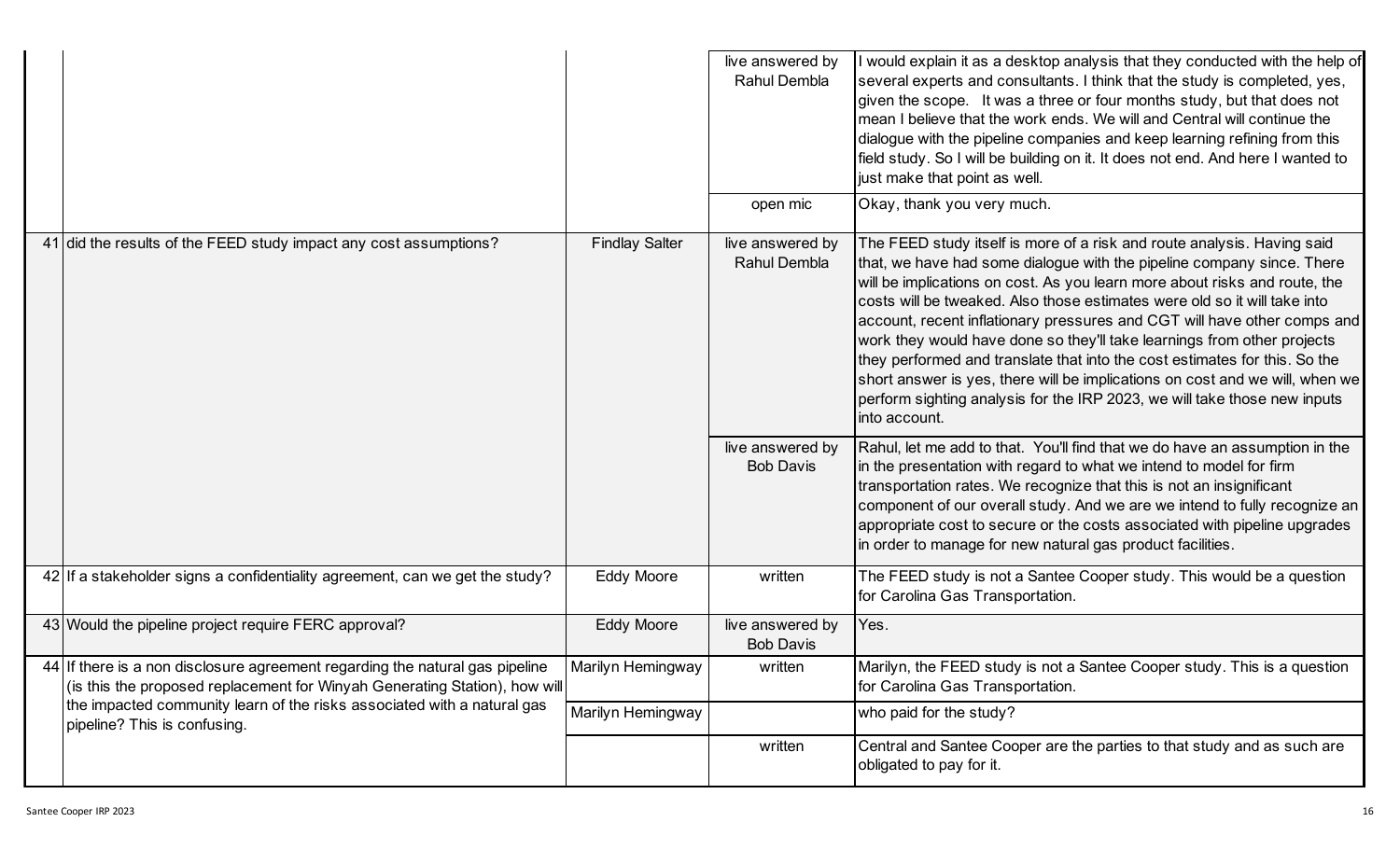| 45 Fuel cost in my experience is about 75% of the cost of generation for coal<br>plants, about 90% of the cost of production for Natural Gas Combined<br>Cycle plants. Therefore, volatile fuel costs drastically impact production<br>cost of Bulk Power. Keeping reliable coal generation seems very<br>important to control cost excalation, as well as keeping Dispatcahble<br>power for night time and reliable power to Industrial customers | <b>Richard Storm</b> | live answered by<br><b>Bob Davis</b> | I would agree with you.<br>One of the key concerns that I think Santee Cooper has in this overall<br>study is making sure that whatever portfolios we come up with, do provide<br>reliable service. To replace the coal assets is not a cheap undertaking. It's<br>not that they don't have their own costs and their own fuel and O&M<br>related costs. It's just the adding new resources to replace large base<br>loaded assets is not an inexpensive enterprise. So it is a key<br>consideration. We hope that the sensitivities and scenarios that we are<br>proposing for portfolios will allow us to fully investigate the implications<br>associated with coal retirement decisions.                                                                                                                                                                                                                                                                                                                                                                                                                                                                                                                           |
|----------------------------------------------------------------------------------------------------------------------------------------------------------------------------------------------------------------------------------------------------------------------------------------------------------------------------------------------------------------------------------------------------------------------------------------------------|----------------------|--------------------------------------|------------------------------------------------------------------------------------------------------------------------------------------------------------------------------------------------------------------------------------------------------------------------------------------------------------------------------------------------------------------------------------------------------------------------------------------------------------------------------------------------------------------------------------------------------------------------------------------------------------------------------------------------------------------------------------------------------------------------------------------------------------------------------------------------------------------------------------------------------------------------------------------------------------------------------------------------------------------------------------------------------------------------------------------------------------------------------------------------------------------------------------------------------------------------------------------------------------------------|
| 46 How will shorter term costs be weighed against longer term costs in the<br>net-zero by 2050 scenario? In particular, it is widely recognized in the<br>transition to 100% clean energy, the final portion (maybe 10, 15, or 20                                                                                                                                                                                                                  | Chris Carnevale      | written<br>live answered by          | Excellent question.<br>Great question, and and I don't have an answer for you. We would                                                                                                                                                                                                                                                                                                                                                                                                                                                                                                                                                                                                                                                                                                                                                                                                                                                                                                                                                                                                                                                                                                                                |
| percent) of generation is less economically feasible today than the first 80-<br>90 percent, although emerging technologies will lower those costs and<br>make the transition more feasible in decades to come. How will that be<br>accounted for?                                                                                                                                                                                                 |                      | <b>Bob Davis</b>                     | encourage you guys to provide some indicative sources on that subject.<br>One of the ways that we intend to manage that, of course, is by looking at<br>a net-zero portfolio. So we recognize that that last 3, 5, 10, 15% [of offsets<br>are needed], depending on which expert you talk to, to achieve a CO2 net-<br>zero type of portfolio, and a true zero type of portfolio is at this point in our<br>projections cost prohibitive. So how do we achieve that last percentage of<br>CO2 reductions? We can assume some increasing or improving<br>technological capabilities with things like carbon capture, hydrogen<br>production, hydrogen fuel delivery systems, can help us get to that last<br>percentage, and we certainly do not intend to inflate the cost of those<br>assumptions in order to devalue that portfolio. But we would encourage<br>you to provide some insight or your own sets of assumptions. We're<br>certainly, just like every other entity that's trying to evaluate this, casting<br>about looking for good sources on that key input. We're running a present<br>value analysis too which tends to discount later year cost versus initial<br>cost. So that's obviously a given. |
| 47 As a primary source of economic and community resilience, national<br>security, and job growth your work is very important. Thank you for the<br>process you are demonstrating.                                                                                                                                                                                                                                                                 | Keith Thomson        | written                              | Thank you for the information, Keith. We look forward to reviewing.                                                                                                                                                                                                                                                                                                                                                                                                                                                                                                                                                                                                                                                                                                                                                                                                                                                                                                                                                                                                                                                                                                                                                    |
| Russia doesn't know it, but it just made a strong case for local energy<br>https://microgridknowledge.com/russia-natural-gas-local-energy/                                                                                                                                                                                                                                                                                                         |                      |                                      |                                                                                                                                                                                                                                                                                                                                                                                                                                                                                                                                                                                                                                                                                                                                                                                                                                                                                                                                                                                                                                                                                                                                                                                                                        |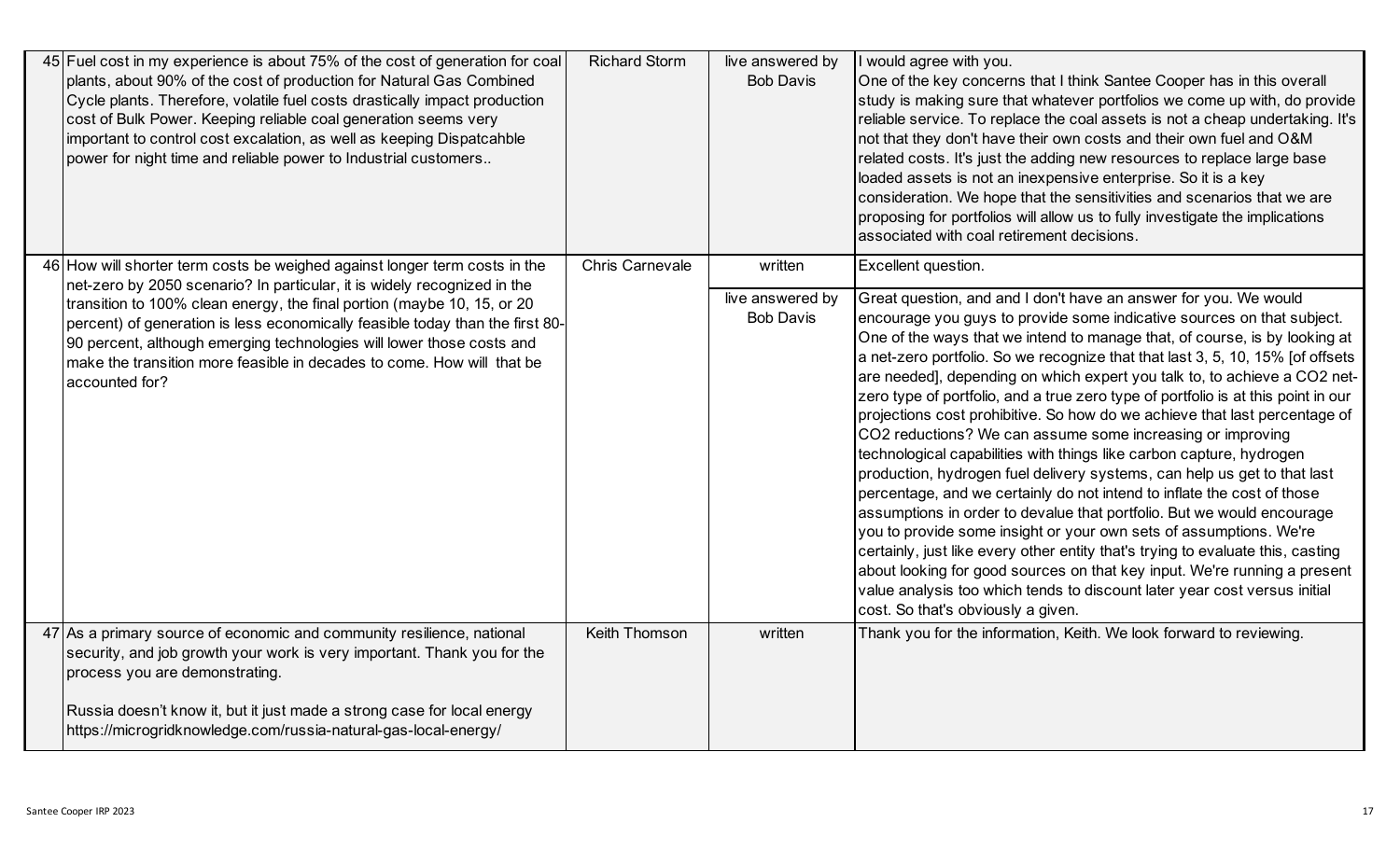| 48 Is the assumption that 100% of the CC will be covered by firm<br>transportation?                                                                                                                                                               | Mike Lavanga           | live answered by<br><b>Bob Davis</b> | That's our intent. We do not want to go open into reliability situations.                                                                                                                                                                                                                                                                                                                                                                                                                                                                                                                                    |
|---------------------------------------------------------------------------------------------------------------------------------------------------------------------------------------------------------------------------------------------------|------------------------|--------------------------------------|--------------------------------------------------------------------------------------------------------------------------------------------------------------------------------------------------------------------------------------------------------------------------------------------------------------------------------------------------------------------------------------------------------------------------------------------------------------------------------------------------------------------------------------------------------------------------------------------------------------|
| 49 Regarding Minmax risk analysis, we have seen suggestions of minmax<br>by intervenors in the past, but we are not constrained to it. The<br>stakeholder process is an appropriate place to discuss potential<br>alternatives to assessing risk. | <b>Findlay Salter</b>  | live answered by<br><b>Bob Davis</b> | Hey, fine comment. I will say that the precedent has been set in South<br>Carolina, both Duke and Dominion, and effectively the ORS is<br>recommending it. So, I would, and I know, Finley, you are ORS if I'm<br>getting the right person here. So we're certainly open to discussing this<br>and understanding what the recommendations are, not necessarily<br>recommendations, but what, and I'll say recommendations, what<br>recommendations might be available from the ORS and what you might<br>help us support within a regulatory environment. So we'd certainly be open<br>to those discussions. |
| 50 How are potential ELG ruling changes affecting costs for compliance at<br>the Cross Generating Station? Costs for the Winyah VIP compliance<br>estimates were quoted around \$150-250 million, is this the same for                            | Ryan Deyoe             | written                              | Cross is not pursuing a retirement compliance path. Costs for ELG<br>compliance at Cross are expected to be similar to those quoted for<br>Winyah.                                                                                                                                                                                                                                                                                                                                                                                                                                                           |
| Cross if it is forced to opt for VIP compliance or the retirement by 12/2028<br>option?                                                                                                                                                           |                        |                                      | Gotcha, so Cross will either maintain it's standard compliance pathway or,<br>depending on the ELG changes, adopt a low utilization or VIP pathway to<br>maintain operation.                                                                                                                                                                                                                                                                                                                                                                                                                                 |
|                                                                                                                                                                                                                                                   |                        | written                              | Basically. Right now Cross is pursuing standard compliance, but also<br>evaluating the VIP technology. Low utilization is not an option for Cross or<br>Winyah. We don't know what a rewritten rule is going to contain.                                                                                                                                                                                                                                                                                                                                                                                     |
| 51 But is it about Winyah Generating Station?                                                                                                                                                                                                     | Marilyn Hemingway      | written                              | Marilyn, Winyah Generating Station is a coal station. The study evaluates<br>alternative gas routes, including the Winyah area.                                                                                                                                                                                                                                                                                                                                                                                                                                                                              |
| 52 How do I get in touch with Carolina Gas Transportation                                                                                                                                                                                         | Marilyn Hemingway      | written                              | Marilyn, here is their website:<br>https://www.bhegts.com/our-businesses/CGT                                                                                                                                                                                                                                                                                                                                                                                                                                                                                                                                 |
| 53 Will the heavy coal retirement scenario have benchmark targets for<br>emisssions, like the net-zero scenario? Or just benchmarks for coal<br>generation?                                                                                       | <b>Chris Carnevale</b> | written                              | Hi, Chris. I think the answer is generally no. However, emissions will<br>certainly be a metric we will evaluate across the portfolios and sensitivities.<br>Hence, the coal retirement scenario would likely produce far lower<br>emissions than some other portfolios across most sensitivities.                                                                                                                                                                                                                                                                                                           |
|                                                                                                                                                                                                                                                   | <b>Chris Carnevale</b> |                                      | Thanks, Jonathan.                                                                                                                                                                                                                                                                                                                                                                                                                                                                                                                                                                                            |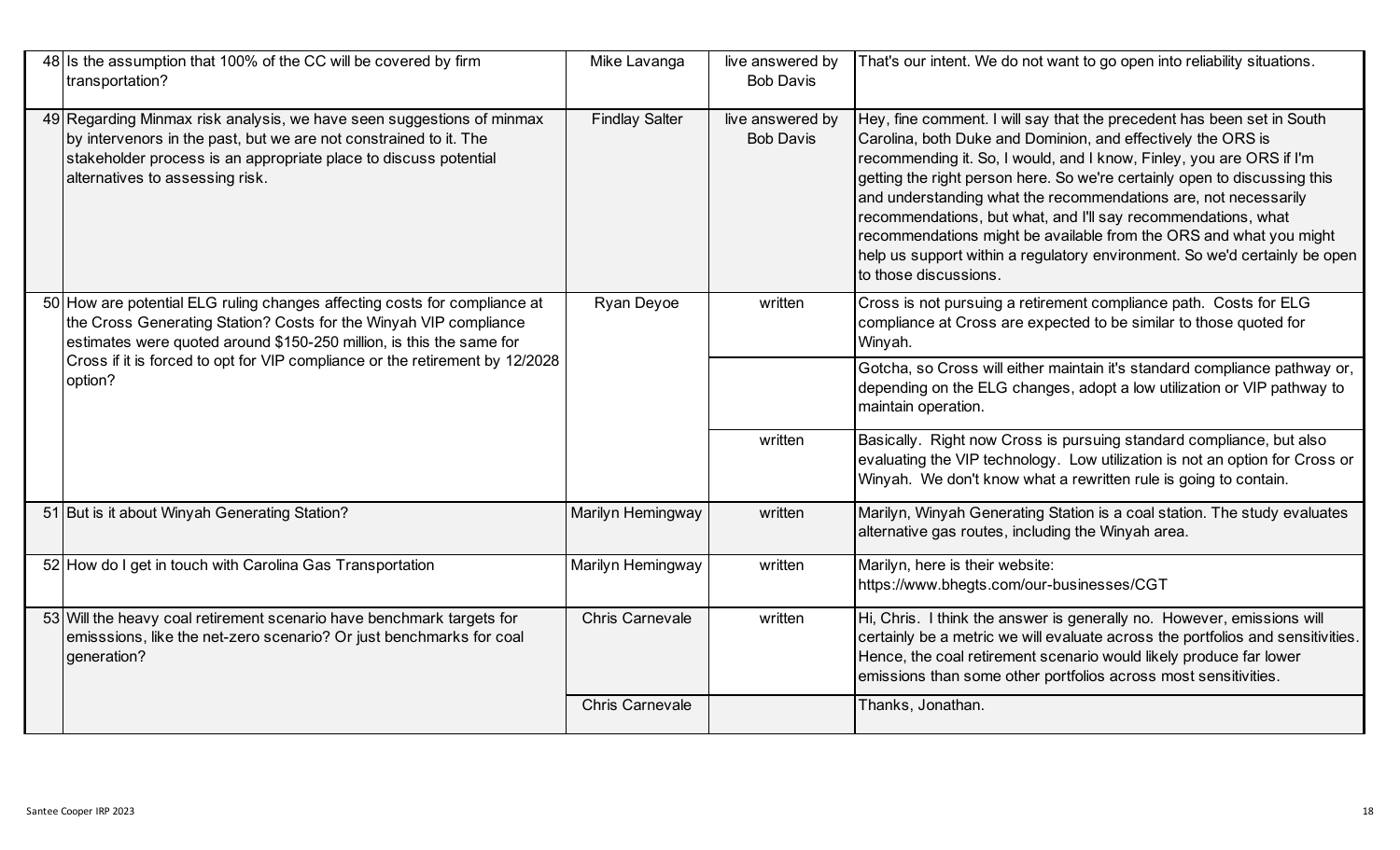| 54 Thank you for your time and effort for this presentation. I need to leave for<br>another commitment this afternoon, but have enjoyed your candid and<br>professional responses. Best wishes for success in preparing the IRP.<br>Like someone else noted, the world events in Europe should be a wake<br>up call on the importance of secure and Regional energy supply. I believe<br>that Santee-Cooper is a state of SC Treasure and that the organization<br>should remain strong, independent and use proven reliable fuels, including<br>coal, gas and nuclear for at least 60% of generation capacity. I have<br>submitted questions on requesting fuels used during the coldest and<br>hottest days and these will return. Renewables have their limits and so do<br>batteries.<br>Have a great day and thank you again. | <b>Richard Storm</b> | written                                                  | Richard, thank you for joining us and we hope you will remain engaged<br>throughout the process.                                                                                                                                                                                                                                                                                                                                                                                                                                                                                                                                                                                                                                                                                                                                                                                                                                                                                                                                                                                                                 |
|------------------------------------------------------------------------------------------------------------------------------------------------------------------------------------------------------------------------------------------------------------------------------------------------------------------------------------------------------------------------------------------------------------------------------------------------------------------------------------------------------------------------------------------------------------------------------------------------------------------------------------------------------------------------------------------------------------------------------------------------------------------------------------------------------------------------------------|----------------------|----------------------------------------------------------|------------------------------------------------------------------------------------------------------------------------------------------------------------------------------------------------------------------------------------------------------------------------------------------------------------------------------------------------------------------------------------------------------------------------------------------------------------------------------------------------------------------------------------------------------------------------------------------------------------------------------------------------------------------------------------------------------------------------------------------------------------------------------------------------------------------------------------------------------------------------------------------------------------------------------------------------------------------------------------------------------------------------------------------------------------------------------------------------------------------|
| <b>MORNING BREAK</b>                                                                                                                                                                                                                                                                                                                                                                                                                                                                                                                                                                                                                                                                                                                                                                                                               |                      |                                                          |                                                                                                                                                                                                                                                                                                                                                                                                                                                                                                                                                                                                                                                                                                                                                                                                                                                                                                                                                                                                                                                                                                                  |
| 55 Stewart, do you have a break schedule? Thank you.                                                                                                                                                                                                                                                                                                                                                                                                                                                                                                                                                                                                                                                                                                                                                                               | R Taylor Speer       |                                                          | Yes we do. We are reconvening at 11:15                                                                                                                                                                                                                                                                                                                                                                                                                                                                                                                                                                                                                                                                                                                                                                                                                                                                                                                                                                                                                                                                           |
|                                                                                                                                                                                                                                                                                                                                                                                                                                                                                                                                                                                                                                                                                                                                                                                                                                    | R Taylor Speer       |                                                          | I meant for the day. Thank you.                                                                                                                                                                                                                                                                                                                                                                                                                                                                                                                                                                                                                                                                                                                                                                                                                                                                                                                                                                                                                                                                                  |
|                                                                                                                                                                                                                                                                                                                                                                                                                                                                                                                                                                                                                                                                                                                                                                                                                                    |                      | written and live<br>answered by<br><b>Stewart Ramsay</b> | Sorry I misunderstood the question. We have break now until 11:15AM.<br>We break again at Noon for lunch (one hour) and at 2:15 for 15 minutes<br>'I think I discussed this in the last meeting, we broke one of the reasons I<br>decided or we called the break early and this one was a little bit longer as<br>given the nature of the topics. We know that a lot of people don't have the<br>entire day available to them. And so they come in and out of these IRP<br>meetings based on the topics that are being presented, and so I really try<br>to stick very close to the schedule that's included with what's posted so<br>that people who are planning on being in the conversation for say, load<br>forecasting, etc, don't come back in and and find that we're already three<br>quarters of the way through and that they've missed the part of the<br>conversation that they were looking forward to most. So we tried to build a<br>little bit of slack into the schedule to make sure that we're not running over<br>sections. But we'll always look to reconvene at the time in the schedule. |
| 56 I just want to check my understanding of the Central Opt-Out and, if I am<br>right, clarify for the group. Cetral had 120 days to opt-in or opt-out of the<br>plannned shared resource (PSR). That 120 days was due yesterday and<br>they opted out. The end of the 120 days and the declared opt-out started<br>the 180 day period for Central to come up with an alternative to                                                                                                                                                                                                                                                                                                                                                                                                                                               | Dennis Boyd          | written                                                  | Hey Dennis. Central's delivered the opt out notification yesterday (few<br>days ahead of 120 days from PSR issuance). They now have 180 days to<br>provide non shared options. We can still participate in the same resource,<br>however Central's share of the resource will be their non-shared portion.                                                                                                                                                                                                                                                                                                                                                                                                                                                                                                                                                                                                                                                                                                                                                                                                       |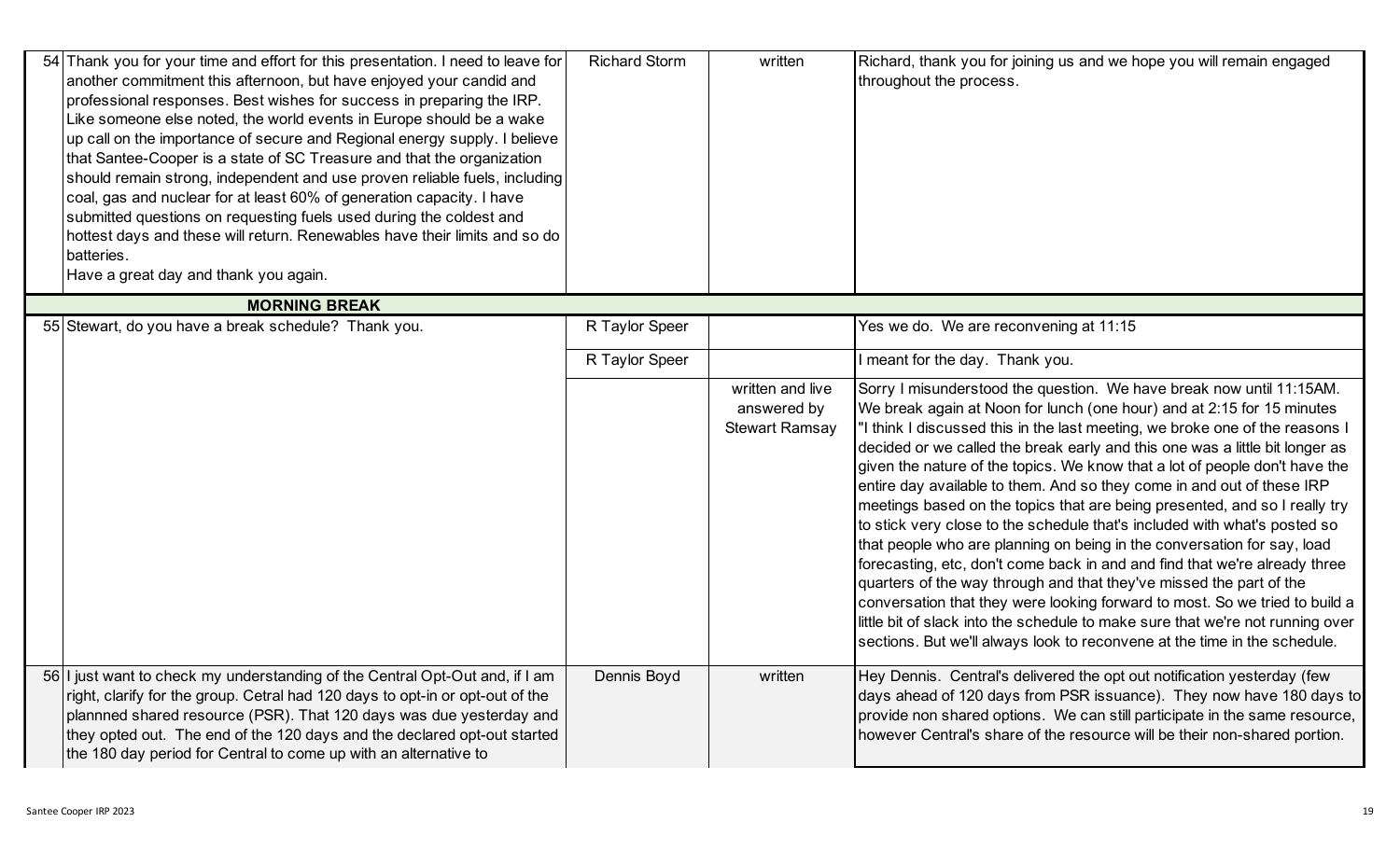| their portion of the needed capacity. So, the 180 day cloack started<br>ticking yesterday. Central can, however, still decide to share the resource<br>anytime during this 180 days or propose their own wasy to make up their<br>capacity. |                        |                                       | <b>OK Thanks</b>                                                                                                                                                                                                                                                                                                                                                                                                                                                                                                                                                            |
|---------------------------------------------------------------------------------------------------------------------------------------------------------------------------------------------------------------------------------------------|------------------------|---------------------------------------|-----------------------------------------------------------------------------------------------------------------------------------------------------------------------------------------------------------------------------------------------------------------------------------------------------------------------------------------------------------------------------------------------------------------------------------------------------------------------------------------------------------------------------------------------------------------------------|
| 57 We did answer that firm transportation will be utilized in event the NGCC<br>is built. Will the gas be 100% hedged as it is with the existing NGCC?                                                                                      | Dennis Boyd            | written by Rahul<br>Dembla            | Once the resource is completed and part of our portfolio, our fuels group<br>will include it in our dispatch and hedning program.                                                                                                                                                                                                                                                                                                                                                                                                                                           |
|                                                                                                                                                                                                                                             |                        |                                       | <b>Thanks Rahul</b>                                                                                                                                                                                                                                                                                                                                                                                                                                                                                                                                                         |
| 58 Fine for follow up later: Is the home shell efficiency assumption based<br>upon actual measured data and if not what is the source?                                                                                                      | <b>Eddy Moore</b>      | live answered by<br><b>John Hutts</b> | Well, yes, more and more the information we've gleaned from previous<br>surveys, are home types, and size of home. The information on structural<br>efficiencies, we don't have access to that type of detail specific to Santee<br>Cooper. So we're using EIA's projections of structural efficiencies as a<br>proxy, which is fine. Nationally, construction trends are most likely<br>common across the country and the building structures in South Carolina<br>are probably similar to the many codes and improvements and efficiencies<br>that we see in other areas. |
| 59 Leadership from our Armed Services is compelling:                                                                                                                                                                                        | Keith Thomson          | written                               | Keith - Thanks for the link.                                                                                                                                                                                                                                                                                                                                                                                                                                                                                                                                                |
| Army to equip all bases with microgrids by 2035 as part of carbon-free<br>electricity goal<br>https://microgridknowledge.com/army-microgrid-climate/                                                                                        | Keith Thomson          |                                       | U.S. Army Moves Forward with Renewable Energy Project at Fort Sill,<br>Oklahoma<br>https://www.army.mil/article/256191/u_s_army_moves_forward_with_rene<br>wable energy project at fort sill oklahoma                                                                                                                                                                                                                                                                                                                                                                       |
| 60 How much do the declines in electric appliances in favor of gas affect<br>Santee Cooper's projected load?                                                                                                                                | <b>Chris Carnevale</b> | written                               | Chris,<br>This is difficult to actually quanitify in terms of "how much." We can<br>estimate for a follow up, but that isn't something we have available right<br>now.<br>We can say that the shift from electric to gas in new homes is significant<br>and likely one of the biggest drivers in the decline in average use per<br>customer.                                                                                                                                                                                                                                |
|                                                                                                                                                                                                                                             | <b>Chris Carnevale</b> |                                       | Thanks, Carl.                                                                                                                                                                                                                                                                                                                                                                                                                                                                                                                                                               |
| 61 https://www.energystar.gov/products/most efficient/central air condition<br>ers_and_air_source_heat_pumps                                                                                                                                | Keith Thomson          | written                               | Thanks Keith.                                                                                                                                                                                                                                                                                                                                                                                                                                                                                                                                                               |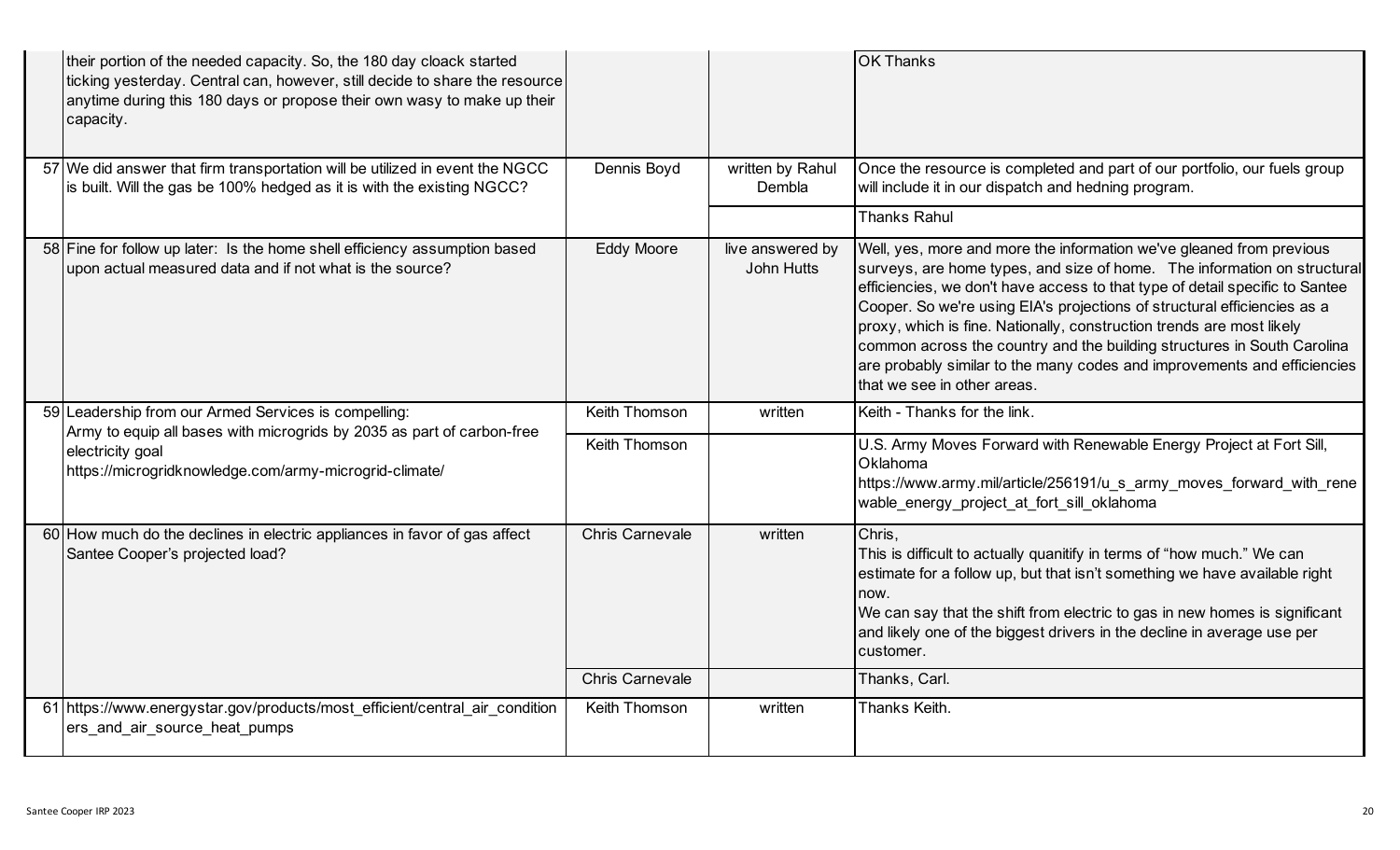| 62 Ease of interconnection will improve adoption of customer-sited solar and<br>solar+storage. See the linked whitepaper.                                                                                                                                                                                                                                                                                                                                             | Donald Zimmerman  | written | Thank you, Donald. We look forward to reviewing the information.                                                                                                                                                                                                                        |
|-----------------------------------------------------------------------------------------------------------------------------------------------------------------------------------------------------------------------------------------------------------------------------------------------------------------------------------------------------------------------------------------------------------------------------------------------------------------------|-------------------|---------|-----------------------------------------------------------------------------------------------------------------------------------------------------------------------------------------------------------------------------------------------------------------------------------------|
| 63 https://energystorageinterconnection.org/wp-<br>content/uploads/2022/03/BATRIES-TOOLKIT-FINAL-3.28.22.pdf                                                                                                                                                                                                                                                                                                                                                          | Donald Zimmerman  | written | Thank you, Donald. We look forward to comparing this to what we<br>currently do.                                                                                                                                                                                                        |
| 64 Eaton has taken an "Everything as a Grid" approach to the energy<br>transition that creates energy hubs with flexible electrical<br>systems-transforming infrastructure for electrification. Solutions include<br>photovoltaic (PV) inverters, electric vehicle (EV) charging systems, and<br>distributed energy resource (DER) management software, among other<br>things."<br>https://www.powermag.com/electrification-ignites-debate-over-future-of-<br>energy/ | Keith Thomson     | written | Keith - appreciate the link.                                                                                                                                                                                                                                                            |
| 65 Roanoke Electric Cooperative to Pilot Cutting Edge Vehicle-to-Grid<br>Technology<br>https://nccleantech.ncsu.edu/2020/12/04/roanoke-electric-cooperative-to-<br>pilot-cutting-edge-vehicle-to-grid-technology/                                                                                                                                                                                                                                                     | Keith Thomson     | written | Thanks for the information, Keith. Some of the links you have sent appear<br>to be similar or the same as what you provided last meeting. Please be<br>assured we have reviewed that information and it is part of our record.                                                          |
| 66 Is there consideration of time of use charging rates for customers to<br>incentivize charging in off peak times? It seems an important factor<br>people will make or smart charging cars will be able to curtail charging<br>until off peak times rather than just charging during peak energy use<br>times.                                                                                                                                                       | <b>Ryan Deyoe</b> | written | Thanks for the question, Ryan. Santee Cooper is in the process of<br>developing multiple experimental EV rates to incentivize charging during off-<br>peak periods.                                                                                                                     |
| 67 Debunking the top 10 electric vehicle myths in law enforcement<br>https://www.police1.com/patrol-cars/articles/debunking-the-top-10-<br>electric-vehicle-myths-in-law-enforcement-ZS6aznRjxfRNTHZp/                                                                                                                                                                                                                                                                | Keith Thomson     | written | Thanks, Keith. We'll take a look.                                                                                                                                                                                                                                                       |
| 68 Doesn; t the assumption of growth in rooftop assume no changes to<br>incentives or economics that might lead to greater adoption by<br>customers?                                                                                                                                                                                                                                                                                                                  | John Burns        | written | Hi John,<br>We do not incorporate changes in state or national policy, nor significant<br>changes in economics. We rely on EIA's reference case for the growth<br>assumption, which is updated annually; therefore, we will incorporate<br>changes in the industry as they materialize. |
|                                                                                                                                                                                                                                                                                                                                                                                                                                                                       | Donald Zimmerman  |         | That is exactly the problem. The current rates / fees are not supportive of<br>customer-sited DER. The desire is significantly greater than the<br>implementation due to the poor economic return of the current programs                                                               |
|                                                                                                                                                                                                                                                                                                                                                                                                                                                                       | <b>Eddy Moore</b> |         | Carl, I think what John meant was potential incentives or tariff changes<br>from Santee Cooper itself.                                                                                                                                                                                  |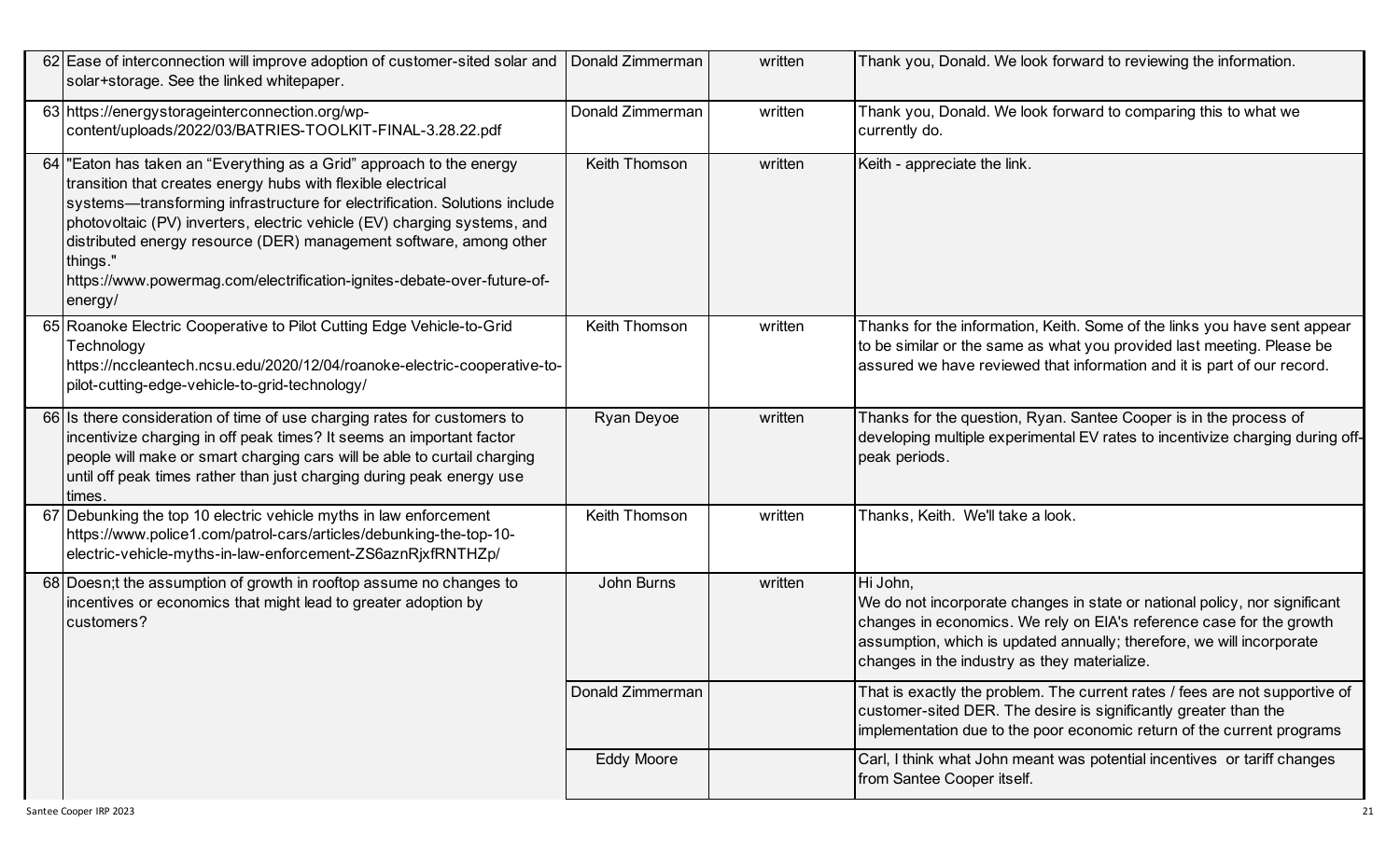|                                                                                                                                                                                                                                                                                                                                                                                                                                                                                     | John Burns     |         | yes. It seems this locks in a low demand which is artificially low and which<br>can be improved through proper incentives / tariffs                                                                                                                                                                                                             |
|-------------------------------------------------------------------------------------------------------------------------------------------------------------------------------------------------------------------------------------------------------------------------------------------------------------------------------------------------------------------------------------------------------------------------------------------------------------------------------------|----------------|---------|-------------------------------------------------------------------------------------------------------------------------------------------------------------------------------------------------------------------------------------------------------------------------------------------------------------------------------------------------|
|                                                                                                                                                                                                                                                                                                                                                                                                                                                                                     |                | written | Thanks for your comments. Our solar rate structure is designed to avoid<br>cross-subsidization and recover the fixed facilities cost for equipment<br>needed to reliably serve the customer. However, Santee Cooper offers<br>both a solar PV incentive and residential PV loan program that help<br>improve the economics of PV installations. |
| 69 Electric Ford F-150 Lightning: Here's how much money it saves over gas<br>https://www.foxnews.com/auto/electric-ford-f-150-lightning-money-saves-<br>gas                                                                                                                                                                                                                                                                                                                         | Keith Thomson  | written | Thx. I think the economics of EVs is captured in the projections we are<br>relying on. We will review.                                                                                                                                                                                                                                          |
| 70 The Public Service Commission of South Carolina recently rejected<br>modeling, exclusively, small residential systems, as a metric for<br>forecasting all solar, including C&I solar. Will Santee model larger                                                                                                                                                                                                                                                                   | R Taylor Speer | written | Good afternoon Taylor,<br>Thank you, that's good information. Can you please identify the docket<br>number?                                                                                                                                                                                                                                     |
| systems?                                                                                                                                                                                                                                                                                                                                                                                                                                                                            |                |         | Yes, the information is contained within the order than came from DESC's<br>net metering docket. I believe 2020-229-E. I will follow-up.                                                                                                                                                                                                        |
|                                                                                                                                                                                                                                                                                                                                                                                                                                                                                     |                | written | Thank you Taylor                                                                                                                                                                                                                                                                                                                                |
| 71 Montgomery County is embracing microgrids to improve the resiliency of<br>public facilities<br>https://www.montgomerycountymd.gov/DGS-OES/Microgrids.html<br>Montgomery County has installed a Microgrid Project at Montgomery<br>County's Public Safety HQ<br>https://www.montgomerycountymd.gov/DGS-OES/MGP-PSHQ.html<br>Montgomery County's Microgrid Electric Bus Depot Under Construction<br>https://microgridknowledge.com/brookville-bus-depot-microgrid/                 | Keith Thomson  | written | Thanks for the information, Keith.                                                                                                                                                                                                                                                                                                              |
| 72 Despite challenges, Duke and Honeywell pursue community microgrids in<br>a big way<br>https://microgridknowledge.com/community-microgrids-duke-honeywell/<br>Duke Energy Adds Microgrids to Its Grid Edge Plans (2014)<br>https://www.greentechmedia.com/articles/read/duke-energy-adds-<br>microgrids-to-its-grid-edge-plans<br>Energy Resiliency: Clean Energy Microgrid Solutions<br>https://sustainablesolutions.duke-energy.com/solutions/energy-<br>resilience/microgrids/ | Keith Thomson  | written | Thanks for the information, Keith.                                                                                                                                                                                                                                                                                                              |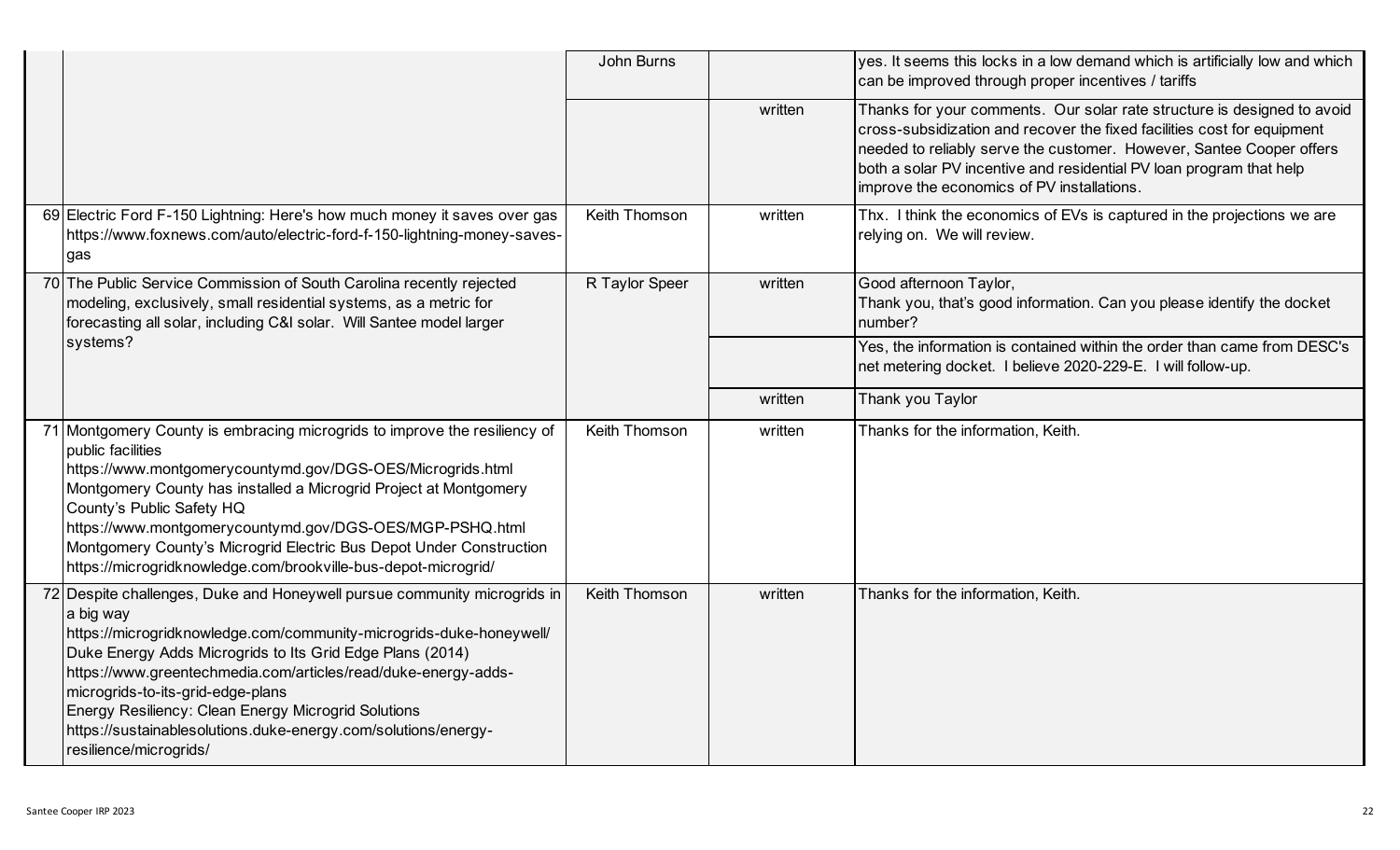| 73 Excellent presentation! Thanks Greg!                                                                                                                                                                                                                                                                                                                                                                                                                                                | Keith Thomson            | live answered by<br><b>Stewart Ramsay</b> | Greg, you had a a comment from Keith Thompson said excellent<br>presentation. Thanks, Greg. So that, that might be a nice way to send us<br>all off to lunch.                                                                                                                                                                                                                                                                           |  |                                                                                                                                                                                                                                                                         |
|----------------------------------------------------------------------------------------------------------------------------------------------------------------------------------------------------------------------------------------------------------------------------------------------------------------------------------------------------------------------------------------------------------------------------------------------------------------------------------------|--------------------------|-------------------------------------------|-----------------------------------------------------------------------------------------------------------------------------------------------------------------------------------------------------------------------------------------------------------------------------------------------------------------------------------------------------------------------------------------------------------------------------------------|--|-------------------------------------------------------------------------------------------------------------------------------------------------------------------------------------------------------------------------------------------------------------------------|
| <b>LUNCH BREAK</b>                                                                                                                                                                                                                                                                                                                                                                                                                                                                     |                          |                                           |                                                                                                                                                                                                                                                                                                                                                                                                                                         |  |                                                                                                                                                                                                                                                                         |
| 74 Yes, the information is contained within the order than came from DESC's<br>net metering docket. I believe 2020-229-E. I will follow-up.                                                                                                                                                                                                                                                                                                                                            | R Taylor Speer           | written                                   | Ok. Thanks, Taylor.                                                                                                                                                                                                                                                                                                                                                                                                                     |  |                                                                                                                                                                                                                                                                         |
| 75 I have a dental appointmentr and have to go. THANKS                                                                                                                                                                                                                                                                                                                                                                                                                                 | Dennis Boyd              | written                                   | Okthanks for participating.                                                                                                                                                                                                                                                                                                                                                                                                             |  |                                                                                                                                                                                                                                                                         |
| 76 Does Santee Cooper intend to have a working sub-group to discuss<br>development and enhancements to Demand Response Interruptible<br>Power programs to support the IRP?                                                                                                                                                                                                                                                                                                             | <b>Steven Castracane</b> | written                                   | Santee Cooper is considering technical workshops where appropriate.<br>Santee Cooper currently has multiple non-firm rate options and we intend<br>to model these as a resource in the 2023 IRP.                                                                                                                                                                                                                                        |  |                                                                                                                                                                                                                                                                         |
|                                                                                                                                                                                                                                                                                                                                                                                                                                                                                        |                          |                                           |                                                                                                                                                                                                                                                                                                                                                                                                                                         |  | Ok, thanks. Given the gap between load and available generation shown<br>in the chart, along with planned growth in renewables, it will be important to<br>consider how existing non-firm programs will be critical, and if new or<br>enhancements to those are needed. |
|                                                                                                                                                                                                                                                                                                                                                                                                                                                                                        |                          | written                                   | Absolutely. Thank you for the input Steven                                                                                                                                                                                                                                                                                                                                                                                              |  |                                                                                                                                                                                                                                                                         |
| 77 Motivating Question: To what extent can demand response<br>mitigate the increasing variability and uncertainty associated<br>with variable generation?<br>Demand response<br>• Low capital cost<br>• Uncertain opportunity cost<br>• New communication and control<br>technologies<br>Potential depth of deployment?<br>Ability to provide reserves and absorb<br>curtailment?<br>Analogy with Storage<br>Increasing VG Penetration<br>https://www.nrel.gov/docs/fy20osti/70500.pdf | Keith Thomson            | written                                   | DR is definitely a useful peaking resource, recognizing that some DR has<br>limitations regarding timing and some uncertainty in the amount of impact.<br>Some DR has significant capital costs too. However, Santee Cooper<br>views it as a key part of the portfolio and is working hard to get DR<br>implemented, in addition to the interruptible contracts it has in place. We'll<br>check out the article as well. Thanks, Keith. |  |                                                                                                                                                                                                                                                                         |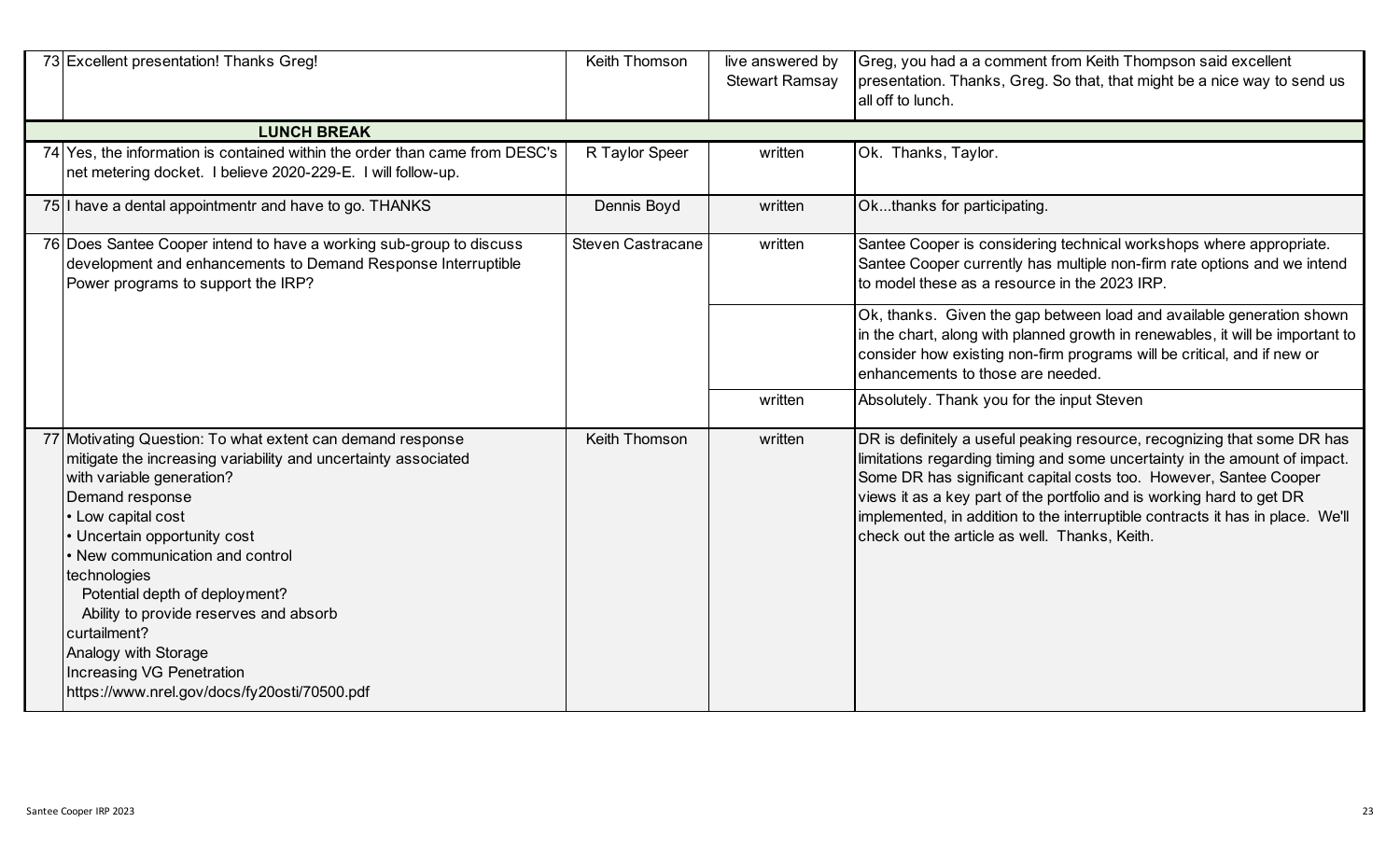| 78 WRT solar rates  cost shift is often sited as a reason to implement rate<br>plans that are not economically viable. The cost shift to non-participants<br>has been shown to be inconsequential for low adoption rates as we have<br>here in SC. The solar rate plans for both residential and C/I customers<br>must be updated to reflect this reality. This has been demonstrated in<br>testimony during the recent DESC net metering docket and has been<br>supported through anayisis by Lawrence Berkely National labs:<br>79 https://eta-publications.lbl.gov/sites/default/files/lbnl-1007060-es.pdf | Donald Zimmerman  | written<br>written | Hi Donald, thanks for your question. our rate strucures are currently<br>frozen through 2024 as a result of a legal settlement (Cook). While our<br>rates team can conduct pilots, we cannot raise or change rates until then.<br>Preceding our next rate adjustment you can expect that our rates team will<br>conduct robust engagement and we will address this and other related<br>questions at that time.<br>Got it. Thank you, Donald.                                                                              |
|---------------------------------------------------------------------------------------------------------------------------------------------------------------------------------------------------------------------------------------------------------------------------------------------------------------------------------------------------------------------------------------------------------------------------------------------------------------------------------------------------------------------------------------------------------------------------------------------------------------|-------------------|--------------------|----------------------------------------------------------------------------------------------------------------------------------------------------------------------------------------------------------------------------------------------------------------------------------------------------------------------------------------------------------------------------------------------------------------------------------------------------------------------------------------------------------------------------|
|                                                                                                                                                                                                                                                                                                                                                                                                                                                                                                                                                                                                               |                   |                    |                                                                                                                                                                                                                                                                                                                                                                                                                                                                                                                            |
| 80 Demand destruction = Negawatts!                                                                                                                                                                                                                                                                                                                                                                                                                                                                                                                                                                            | Keith Thomson     | written            | Certainly! Avoiding inefficient demand is a key element of our resources.                                                                                                                                                                                                                                                                                                                                                                                                                                                  |
| 81 What about commercial LEDs beyond the retail linear market such as:<br>parking garage, high-bay lighting, outdoor lighting, etc? Also how about<br>RTU (rooftop HVAC) on leased commercial spaces?                                                                                                                                                                                                                                                                                                                                                                                                         | <b>Eddy Moore</b> | written            | Thank you, Eddy. The measures you listed have been included in many of<br>the historic programs and are reflected in the numbers presented.                                                                                                                                                                                                                                                                                                                                                                                |
|                                                                                                                                                                                                                                                                                                                                                                                                                                                                                                                                                                                                               | John Burns        |                    | Could probably turn the lights down in one WINGS or EAGLES store and<br>save a bundle. (That's a joke, but has some roots in truth)                                                                                                                                                                                                                                                                                                                                                                                        |
| 82 Businesses understand investments in higher productivity and<br>profitability.                                                                                                                                                                                                                                                                                                                                                                                                                                                                                                                             | Keith Thomson     | written            | Surehistorically, the commercial class more readily appreciates the<br>payback opportunities of energy efficiency. The industry sees that and<br>accounts for that in our DSM programs and incentive planning.                                                                                                                                                                                                                                                                                                             |
| 83 Homeowners and property managers are leaving savings and return on<br>investments leaking out of their buckets. Education and market creation<br>for new opportunities are great ways to increase aggregated savings to<br>stakeholders.                                                                                                                                                                                                                                                                                                                                                                   | Keith Thomson     | written            | Thank you, Keith. Marketing and customer engagement has been a key<br>objective for our programs. We are open to hearing recommendations to<br>engage customers further.                                                                                                                                                                                                                                                                                                                                                   |
| 84 If you have a high percentage of rentals and transient residents, you<br>could probably set up remote settings more easily with less pushback<br>from those in the home. If I go to a beach house and I'm not allowed to set<br>the thermostat lower than 73 in July, I'm not that upset about it. It just is<br>what it is.                                                                                                                                                                                                                                                                               | John Burns        | written            | That's an interesting suggestion and perhaps an open opportunity with<br>technology. It's uncertain how much of an issue this is but something to<br>look into. Let us know if you are aware of any studies or programs/pilots in<br>this regard. Thanks, John.                                                                                                                                                                                                                                                            |
|                                                                                                                                                                                                                                                                                                                                                                                                                                                                                                                                                                                                               | John Brooker      |                    | I was curious if this barrier also might present an opportunity for a special<br>suite of EE/DSM programs tailored to the hospitality industry in Santee<br>Cooper's territory. Maybe with the right stakeholders in the room some<br>programs could be developed. When it comes to hotels maybe Santee<br>Cooper could provide rebates or assistance for hotels that undergo an<br>Energy Savings Performance Contract. Maybe specific smart thermostat<br>programs for short term rentals. Just some brainstorming here. |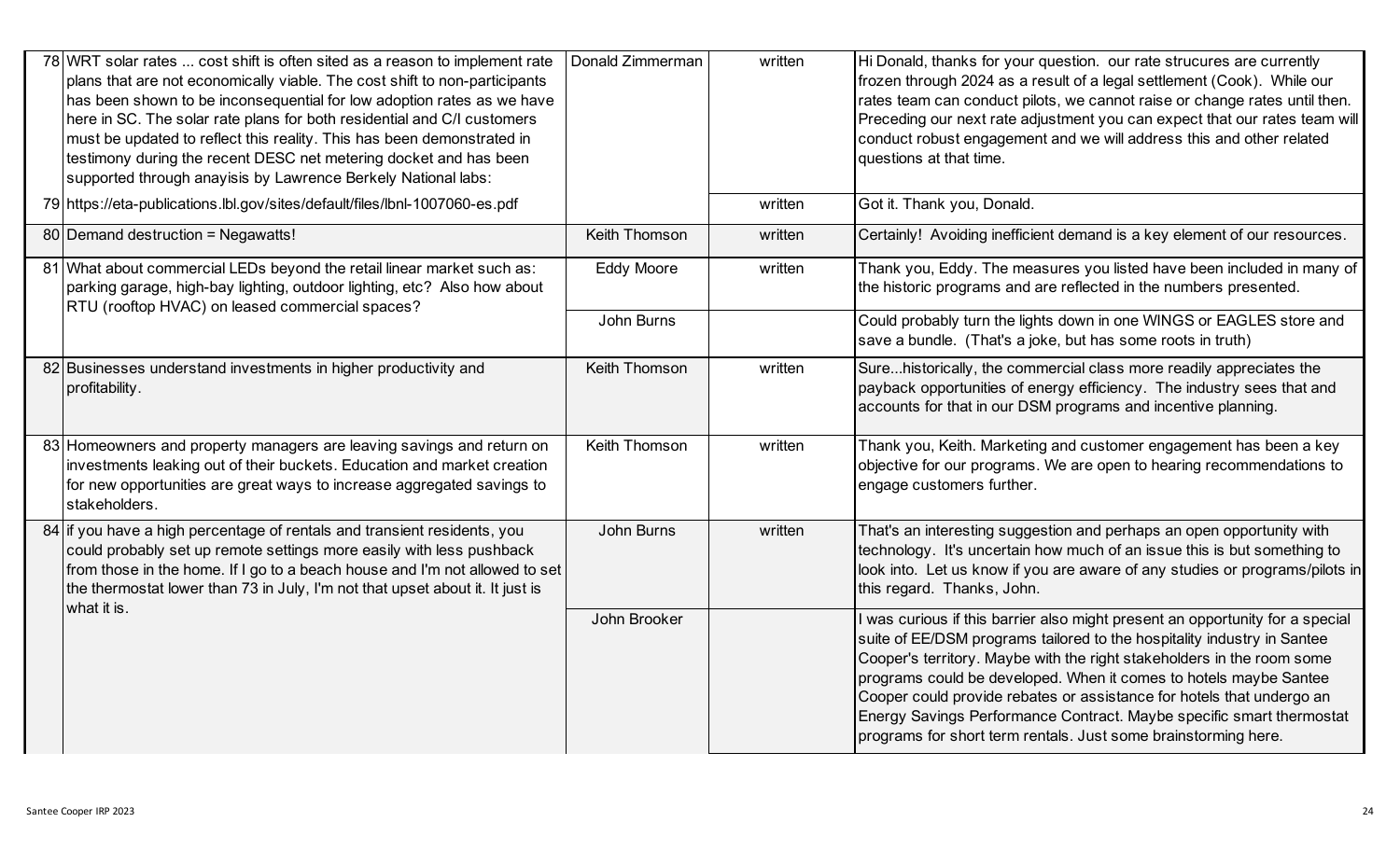|                                                                                                                                                                                                                                                                                                                                                                                                                                                                                                                                                                                                                                                                                                                                                                                                                                                                                                                                                                     |               | written | Thanks for the comments, John. If you are aware of any programs or<br>pilots that other utilities are doing in this area, we would be happy to take a<br>look at that information. Our market potential study reflects the difficulty of<br>getting significant savings from renters. We will continue to research ways<br>to create energy efficiency measures that can help historically<br>underserved market segments. |
|---------------------------------------------------------------------------------------------------------------------------------------------------------------------------------------------------------------------------------------------------------------------------------------------------------------------------------------------------------------------------------------------------------------------------------------------------------------------------------------------------------------------------------------------------------------------------------------------------------------------------------------------------------------------------------------------------------------------------------------------------------------------------------------------------------------------------------------------------------------------------------------------------------------------------------------------------------------------|---------------|---------|----------------------------------------------------------------------------------------------------------------------------------------------------------------------------------------------------------------------------------------------------------------------------------------------------------------------------------------------------------------------------------------------------------------------------|
| 85 I will look. It was just a thought from my own personal experience as a<br>tourist.                                                                                                                                                                                                                                                                                                                                                                                                                                                                                                                                                                                                                                                                                                                                                                                                                                                                              | John Burns    | written | Ok. Thanks. We'll note it as well.                                                                                                                                                                                                                                                                                                                                                                                         |
| 86 Lessons from the California Demand Response<br>Potential Studies and Flexible Demand Appliances<br>https://efiling.energy.ca.gov/GetDocument.aspx?tn=236084&DocumentC<br>ontentId=69086                                                                                                                                                                                                                                                                                                                                                                                                                                                                                                                                                                                                                                                                                                                                                                          | Keith Thomson | written | Thank you, Keith. We look forward to reviewing.                                                                                                                                                                                                                                                                                                                                                                            |
| "Across the U.S., utilities are testing distributed energy resources (DER)<br>for grid management through residential programs designed to take<br>advantage of battery storage and encourage off-peak electricity<br>consumption.<br>DER programs are underway to incentivize battery acquisition, rooftop<br>solar and off-peak electric vehicle charging and electric water heater use.<br>State policies and growing consumer demand have led to more DER<br>programs and regulatory actions such as Federal Energy Regulatory<br>Commission's Order 2222 that allows aggregators to participate in<br>wholesale markets.<br>The benefits of DER include improving grid resiliency and reliability,<br>reducing costs for residential and business customers while offsetting<br>new generation, transmission and distribution investment costs."<br>https://www.power-grid.com/der-grid-edge/utilities-pilot-der-programs-to-<br>shave-peaks-reward-customers/ | Keith Thomson | written | Thank you, Keith. We have implemented a DERMS to support the<br>research and adoption of DERs. We look forward to reviewing.                                                                                                                                                                                                                                                                                               |
| 88 Crossing EV barriers with microgrids and managed charging<br>Crossing EV barriers with microgrids and managed charging - pv<br>magazine USA (pv-magazine-usa.com)                                                                                                                                                                                                                                                                                                                                                                                                                                                                                                                                                                                                                                                                                                                                                                                                | Keith Thomson | written | Thanks Keith, we look forward to reviewing.<br>https://pv-magazine-usa.com/2022/02/16/crossing-ev-barriers-with-                                                                                                                                                                                                                                                                                                           |
|                                                                                                                                                                                                                                                                                                                                                                                                                                                                                                                                                                                                                                                                                                                                                                                                                                                                                                                                                                     |               |         | microgrids-and-managed-charging/                                                                                                                                                                                                                                                                                                                                                                                           |
| 89 Great presentation, and demonstration of continuous improvement. Keep<br>climbing.<br>I have to jump off. Let us know if we can help.                                                                                                                                                                                                                                                                                                                                                                                                                                                                                                                                                                                                                                                                                                                                                                                                                            | Keith Thomson | written | Thank you Keith, appreciate your input!                                                                                                                                                                                                                                                                                                                                                                                    |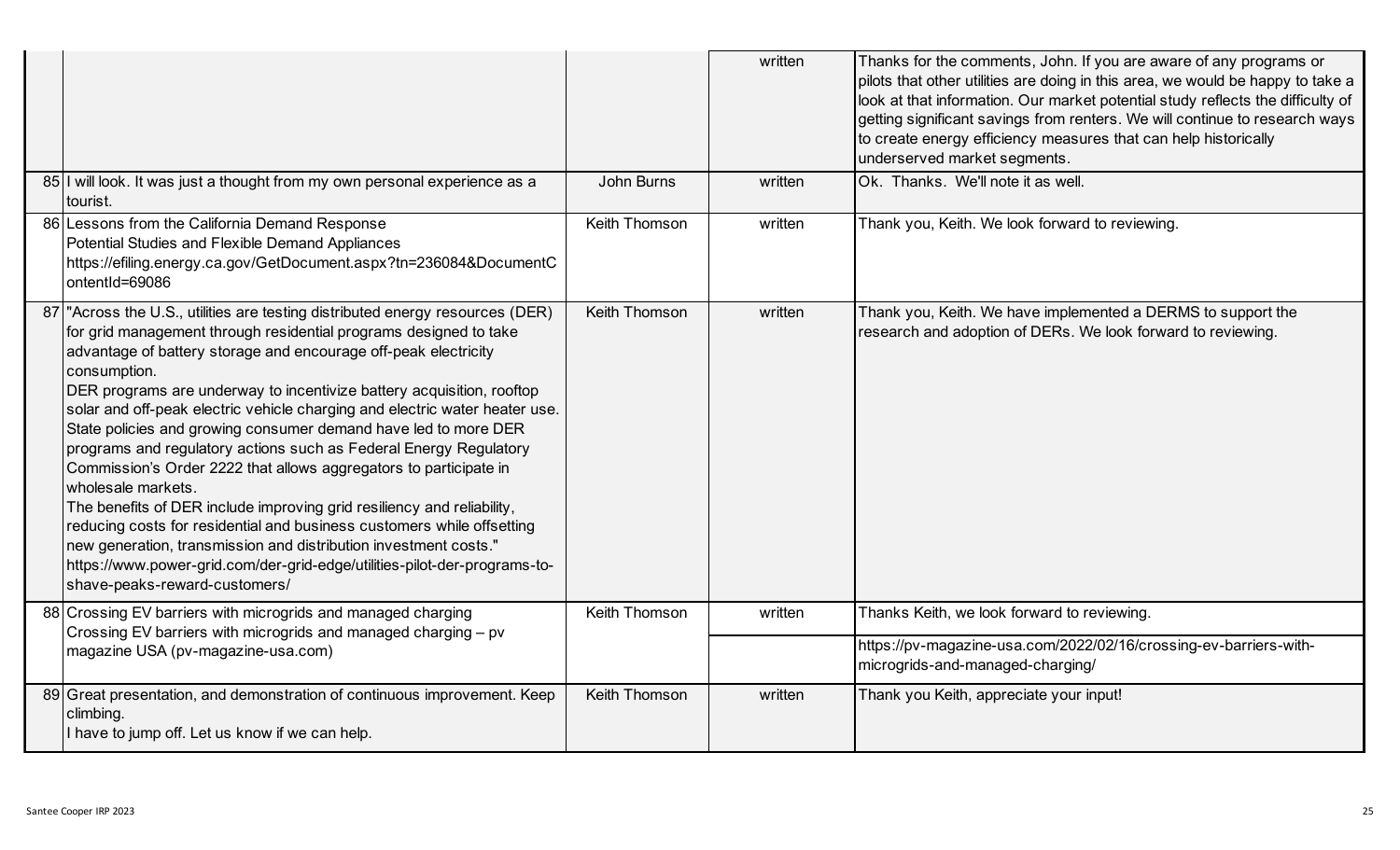| 90 In addition to federal EV funds, are there any federal funding opportunities<br>to promote customer energy efficiency?                                                          | <b>Eddy Moore</b>      | written                              | Thanks for the question Eddy. We are not currently pursuing any federal<br>funding opportunities for customer energy efficiency. We would be happy<br>to hear about any federal funding you are aware of that we should be<br>pursuing.                                                                                                                                                                                                                                                                                                                                                                                                                                                                                                                                                                                        |
|------------------------------------------------------------------------------------------------------------------------------------------------------------------------------------|------------------------|--------------------------------------|--------------------------------------------------------------------------------------------------------------------------------------------------------------------------------------------------------------------------------------------------------------------------------------------------------------------------------------------------------------------------------------------------------------------------------------------------------------------------------------------------------------------------------------------------------------------------------------------------------------------------------------------------------------------------------------------------------------------------------------------------------------------------------------------------------------------------------|
|                                                                                                                                                                                    |                        |                                      | This might be applicable: https://www.energy.gov/bil/energy-efficient-<br>transformer-rebates.                                                                                                                                                                                                                                                                                                                                                                                                                                                                                                                                                                                                                                                                                                                                 |
| 91 What is DERMS? Distributed energy resource market study?                                                                                                                        | <b>Chris Carnevale</b> | written                              | Hi Chris, a DERMS is a distributed energy resource management system.<br>Santee Cooper implemented a DERMS in late 2021.                                                                                                                                                                                                                                                                                                                                                                                                                                                                                                                                                                                                                                                                                                       |
|                                                                                                                                                                                    |                        |                                      | Thanks, Claire.                                                                                                                                                                                                                                                                                                                                                                                                                                                                                                                                                                                                                                                                                                                                                                                                                |
| 92 Would the estimated premium on firm gas supply be affected by Central's<br>answer on the PSR?                                                                                   | <b>Chris Carnevale</b> | written                              | Great question, Chris. Answer is that 'it depends'. It depends on Central<br>and Santee Cooper's choice of non-shared resources and what impact it<br>has on gas volume needed to be firmed up. It may have no impact in a<br>scenario where we participate in a same resource (same volume of<br>agregate gas FT commitment). We will consider this in our evaluation.                                                                                                                                                                                                                                                                                                                                                                                                                                                        |
|                                                                                                                                                                                    |                        |                                      | Thanks, Rahul.                                                                                                                                                                                                                                                                                                                                                                                                                                                                                                                                                                                                                                                                                                                                                                                                                 |
| 93 Given that assumptions are not yet finalized, is Santee Cooper willing to<br>consider a case in which there is no price on CO2 as a base case?                                  | Jonathan Ly            | live answered by<br><b>Bob Davis</b> | We have not yet decided what our base case is for CO2 assumptions. I<br>think any group of knowledgeable people on the subject could sit around a<br>table and argue reasonably for different sets of assumptions or what we<br>might consider a base case. What we do plan on doing for our CO2 cases<br>are modeling a zero cost case, I'll call that the low case for the moment. So<br>no CO2 cost. So we'll know across our runs and sensitivities, perhaps our<br>base case will be assuming a zero CO2, we'll have a medium cost CO2,<br>likely largely tracking what we're seeing from the other utilities filing an IRP<br>in South Carolina, and we'll have a high CO2 case, probably more in line<br>with something along the lines of what we're seeing from legislation and<br>other IRPs throughout the country. |
|                                                                                                                                                                                    |                        |                                      | Thank you!                                                                                                                                                                                                                                                                                                                                                                                                                                                                                                                                                                                                                                                                                                                                                                                                                     |
| 94 The nuclear unit also helps fill pumped storage: is the pumped storage<br>unit operated only for the benefit of DESC, or is it operated partly to serve<br>Santee Cooper needs? | <b>Eddy Moore</b>      | written                              | Eddy, Santee Cooper does not have any owenership interest in the<br>pumped storage unit located adjacent to the V.C. Summer Unit 1. Only the<br>nuclear unit is under Santee Cooper's partial ownership.                                                                                                                                                                                                                                                                                                                                                                                                                                                                                                                                                                                                                       |
| 95 Has Santee Cooper assessed additional capacity from SEPA?                                                                                                                       | <b>Chris Carnevale</b> | written                              | If additional SEPA capacity becomes available we will assess. Thank you<br>for your question!                                                                                                                                                                                                                                                                                                                                                                                                                                                                                                                                                                                                                                                                                                                                  |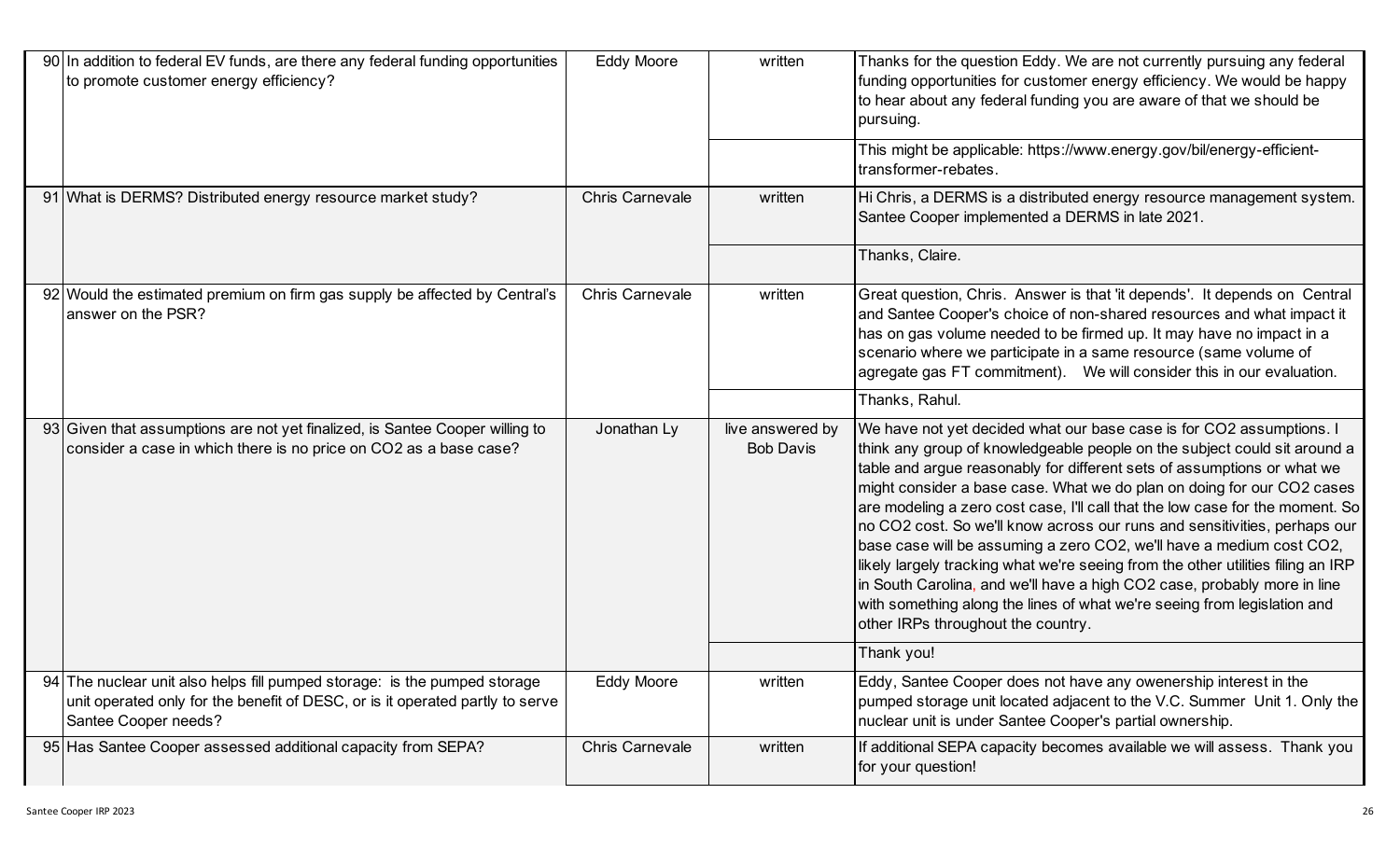|                                                                                                                                            | <b>Chris Carnevale</b>   |         | Thanks, Chad.                                                                                                                                                                                                                                                                                                                                                                                                                                                                                                                    |
|--------------------------------------------------------------------------------------------------------------------------------------------|--------------------------|---------|----------------------------------------------------------------------------------------------------------------------------------------------------------------------------------------------------------------------------------------------------------------------------------------------------------------------------------------------------------------------------------------------------------------------------------------------------------------------------------------------------------------------------------|
| 96 Why only 4 hour bess? Why not long duration 8-12 hours?                                                                                 | <b>Nathan Adams</b>      | written | This is something on which we are still considering. Certainly, for the lower<br>CO2 cases, we will likely need longer duration BESS. However, we are<br>not sure these will be required or economic for most cases. Let us know<br>your thoughts in this regard. Thanks, Nathan.                                                                                                                                                                                                                                                |
|                                                                                                                                            |                          |         | Most other utilities, particurlarly those in this region are specifically<br>modeling multiple durations of BESS to examine their relative value.                                                                                                                                                                                                                                                                                                                                                                                |
|                                                                                                                                            | John Burns               |         | This issue has been extensively reviewed and testified to in the Duke IRP<br>proceeding                                                                                                                                                                                                                                                                                                                                                                                                                                          |
|                                                                                                                                            |                          | written | Surewe've been following the IRP proceedings and will take it under<br>advisement and will follow up in the next session with takeaways.                                                                                                                                                                                                                                                                                                                                                                                         |
| 97 Why only self own on BESS?                                                                                                              | <b>Nathan Adams</b>      | written | We talked about this a bit earlier in the QA. Generally, we are concerned<br>about ensuring availability of the BESS for multiple use cases rather than<br>being potentially limited to PPA terms, which may limit the operating<br>flexibility of the BESS. Again, I do not think we are set on this path, so<br>looking for feedback. Thanks.                                                                                                                                                                                  |
| 98 When ATB is used, which ATB scenario/s is/are used (conservative,<br>moderate, or advanced)?                                            | <b>Chris Carnevale</b>   | written | Thanks for the question. No final decision has been made, we are leaning<br>toward the moderate.                                                                                                                                                                                                                                                                                                                                                                                                                                 |
|                                                                                                                                            |                          |         | Thanks, Eileen.                                                                                                                                                                                                                                                                                                                                                                                                                                                                                                                  |
| 99 Will solar PPA contracts avoid being priced at what Santee Cooper would<br>have paid for alternate supply (i.e. coal or nat gas units)? | <b>Steven Castracane</b> |         | In other words, to avoid similar issues some supplies are arguing with<br>current contracts.                                                                                                                                                                                                                                                                                                                                                                                                                                     |
|                                                                                                                                            |                          | written | Hi Steven, Solar PPAs will be competitively procured consistent with Act 90<br>renewable procurement requirements. At this stage we are trying to come<br>up with good assumptions based on what we know today and precedence.                                                                                                                                                                                                                                                                                                   |
|                                                                                                                                            |                          |         | please let me know if i misunderstood your question                                                                                                                                                                                                                                                                                                                                                                                                                                                                              |
|                                                                                                                                            |                          |         | Hi Rahul. Thanks. I may be mixing between solar procured through<br>market purchases and Solar PPA. I apologize if this is the case. I believe<br>a current provider of solar power is now seeking Santee Cooper to pay the<br>higher price that you would have been paid from other generation sources,<br>especially as nat gas prices are high, rather than the solar power cost. My<br>question is while competitively procured can this risk be mitigated from<br>future purchases and PPAs as it plans to grow in the IRP? |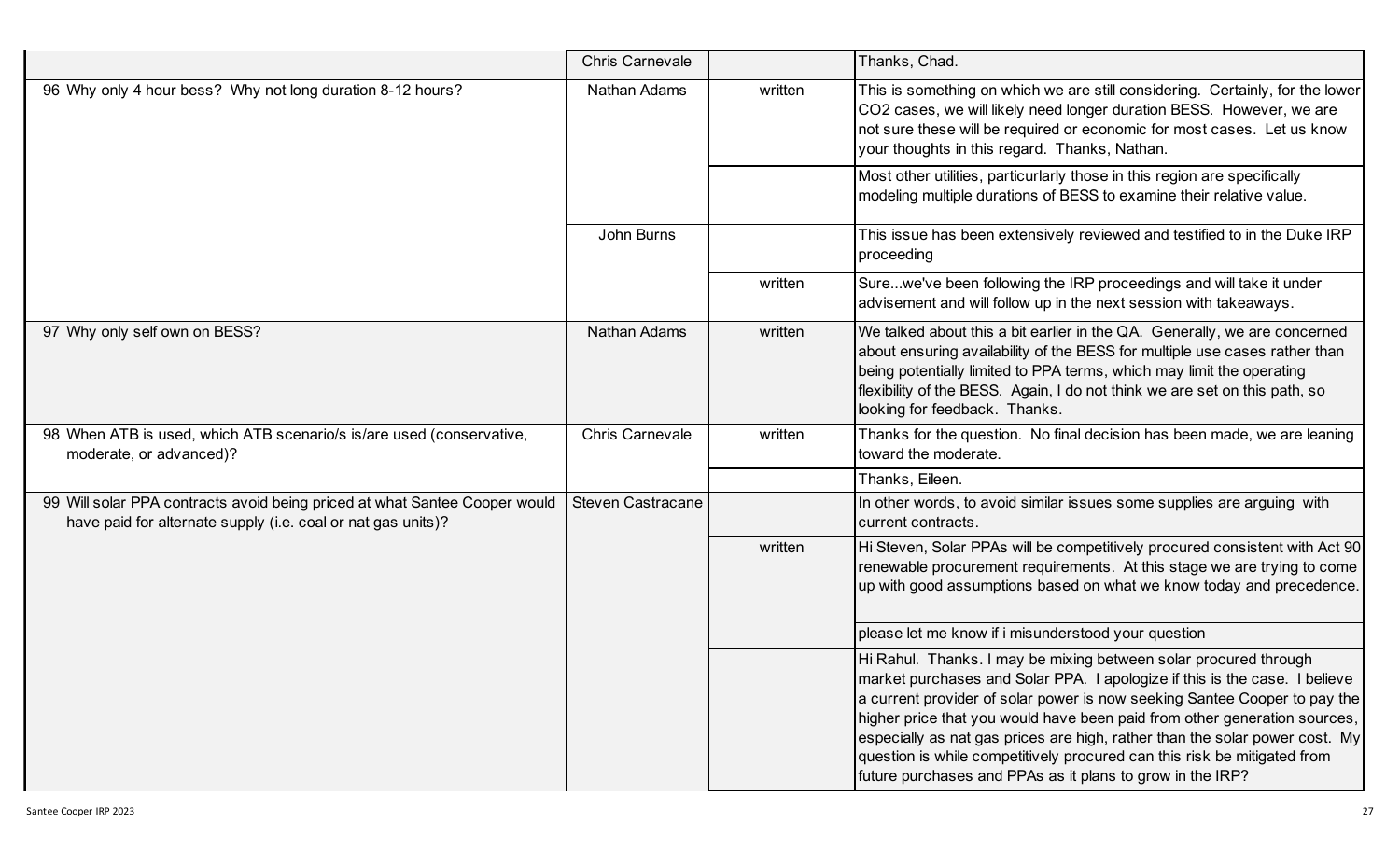|                                                                                                                                                                                                                                 |              | written | Steven, in our experience as well as our recent RFP, we expect long term<br>fixed price type PPAs. They may hav escalation however not subject to<br>market fluctuations based on commodity (gas) prices. Is that responsive?                                                                        |  |  |  |
|---------------------------------------------------------------------------------------------------------------------------------------------------------------------------------------------------------------------------------|--------------|---------|------------------------------------------------------------------------------------------------------------------------------------------------------------------------------------------------------------------------------------------------------------------------------------------------------|--|--|--|
|                                                                                                                                                                                                                                 |              | written | Regarding mitigating the counterparty performance risk, we will seek to<br>include appropriate security postings and do a qualitative analysis includign<br>past track record before awarding contracts                                                                                              |  |  |  |
| 100 Will Santee Cooper consider a solar+battery configuration? If so, how will<br>these be modeled since solar will be modeled as a PPA and batteries will                                                                      | Jonathan Ly  | written | We plan to model both solar and battery the details of the modeling are to<br>be determined.                                                                                                                                                                                                         |  |  |  |
| be modeled as owned resources?                                                                                                                                                                                                  | John Burns   |         | CCEBA also encourages this. PPA Solar+Storage can provide a resource<br>that can help the utility manage variability                                                                                                                                                                                 |  |  |  |
|                                                                                                                                                                                                                                 |              | written | Thank you for this information.                                                                                                                                                                                                                                                                      |  |  |  |
| 101 Further to the self ownership only question, you seem to be fine with<br>potentially tolling a combined cycle so why not a bess?                                                                                            | Nathan Adams | written | Nathan - we will certainly evaluate build vs PPA for BESS.                                                                                                                                                                                                                                           |  |  |  |
| 102 It might be worthwhile to consider a PPA with a solar + storage asset.<br>There are significant benefits to solar when paired with storage that would<br>make those PPA contracts more flexbile and beneficial to the grid. | Ryan Deyoe   | written | Thank you for this input, we will consider it.                                                                                                                                                                                                                                                       |  |  |  |
| 103 Can PPAs be written in a way that ensures batteries are operated in a                                                                                                                                                       | John Brooker |         |                                                                                                                                                                                                                                                                                                      |  |  |  |
| way that compliments renewables / fits Santee Cooper's needs?                                                                                                                                                                   | Nathan Adams |         | THe modern battery tolling agreement specifically leaves all dispatch up to<br>the utility. No different than a gas plant tolling agreement.                                                                                                                                                         |  |  |  |
|                                                                                                                                                                                                                                 |              | written | John and Nathan - i agree with you both. Yes the PPAs can be structured<br>to accomlish our needs. Depends on market however flexibility /<br>dispatchability will likely come at a premium. And we will certinaly consider<br>tolling / PPA arrangement vesus self-owned when we begin procurement. |  |  |  |
| <b>AFTERNOON BREAK</b>                                                                                                                                                                                                          |              |         |                                                                                                                                                                                                                                                                                                      |  |  |  |
| 104 Does Astrape incorporate any economic evaluation measures or cost-<br>based considerations in its reserve margin studies? Or are the planning<br>reserve margin based purely on reliability metrics (1-in-10 LOLE)?         | Jonathan Ly  | written | Astrape uses variability in GDP within its load forecast error projection;<br>otherwise the study is based purely on reliability considerations.                                                                                                                                                     |  |  |  |
|                                                                                                                                                                                                                                 |              |         | Thank you for the confirmation!                                                                                                                                                                                                                                                                      |  |  |  |
| 105 When will the PRM study be complete?                                                                                                                                                                                        | Mike Lavanga | written | Santee Cooper's goal is to have this completed by the next stakeholder<br>meeting where assumptions will be finalized.                                                                                                                                                                               |  |  |  |
| $106$ Ok - thank you                                                                                                                                                                                                            | Mike Lavanga | written | Your welcome. Thanks for your interest.                                                                                                                                                                                                                                                              |  |  |  |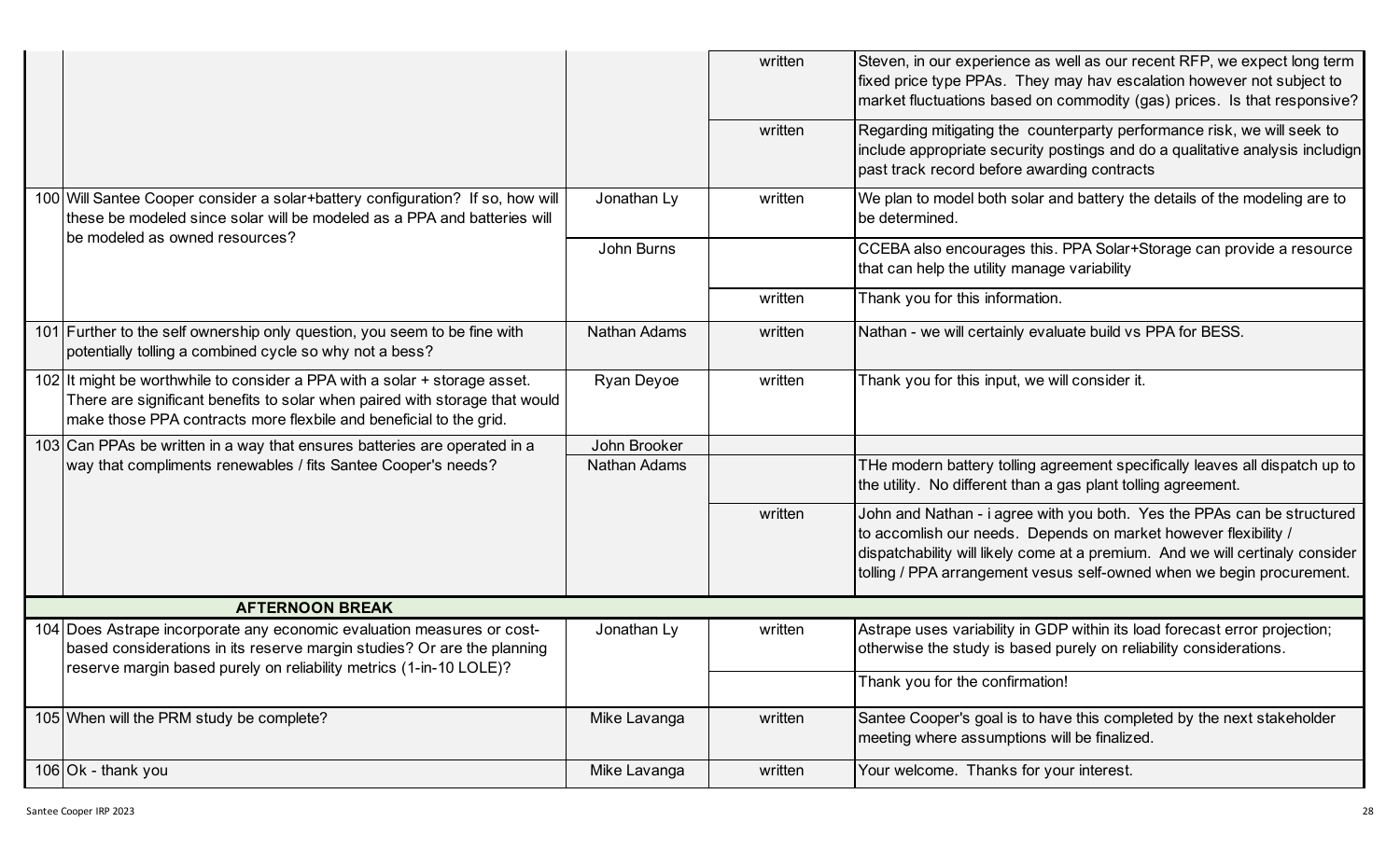| 107 If the PRM study shows that Santee Coopre should have a higher, or<br>lower, reserve margin than it currently has, will Santee Cooper modify its | Mike Lavanga | written                                      | Santee Cooper is committed to reliability. Once the study is completed; we<br>will develop an implementation plan in the near term to ensure reliability.                                                                                                                                                                                                                                                                                                                                                                                                                                                                                                                                                                                                                                                                                                                                                                                                                                                                                                                                                                                                                                                                           |
|------------------------------------------------------------------------------------------------------------------------------------------------------|--------------|----------------------------------------------|-------------------------------------------------------------------------------------------------------------------------------------------------------------------------------------------------------------------------------------------------------------------------------------------------------------------------------------------------------------------------------------------------------------------------------------------------------------------------------------------------------------------------------------------------------------------------------------------------------------------------------------------------------------------------------------------------------------------------------------------------------------------------------------------------------------------------------------------------------------------------------------------------------------------------------------------------------------------------------------------------------------------------------------------------------------------------------------------------------------------------------------------------------------------------------------------------------------------------------------|
| reserve margin consistent with the study results in the near-term? Or is<br>this study only for long-term planning/IRP purposes?                     |              | written                                      | If the study results in a change to Santee Cooper's reserve margin it will be<br>included as an assumption in the 2023 IRP.                                                                                                                                                                                                                                                                                                                                                                                                                                                                                                                                                                                                                                                                                                                                                                                                                                                                                                                                                                                                                                                                                                         |
| 108 What are the assumed import/export limits in Astrape's PRM study?                                                                                | Jonathan Ly  | live answered by<br><b>Nick Wintermantel</b> | Yeah, unfortunately, I don't have the numbers in front of me. But we've kind<br>of been going back and forth with with Santee Cooper on these values.<br>You know, we've come up with a couple of different sources, it's always<br>difficult to get a simultaneous import limit into Santee Cooper. And so we've<br>looked at historical data, trying to understand what is the most that's ever<br>come in. There's also a confidential SERC report. So the SERC has done<br>some resource adequacy work and come up with some transmission<br>assumptions as well. And so through a combination of those two, that's<br>how the final values have been developed. What we see though, and I<br>think it's important to understand, so most of the risks that we see in the<br>study, at least to date has been in the winter. And what we see is that the<br>transmission is not the limiting factor in the southeast region, it's really the<br>capacity on the other side. And so whether we increase that transmission<br>line significantly or not, we don't really see a huge impact. It's more that it's<br>just cold in the entire region. Everybody's looking for capacity. And that's<br>the type of event that we see. |
|                                                                                                                                                      |              |                                              | Thanks again!                                                                                                                                                                                                                                                                                                                                                                                                                                                                                                                                                                                                                                                                                                                                                                                                                                                                                                                                                                                                                                                                                                                                                                                                                       |
| 109 Got it - thank you.                                                                                                                              | Mike Lavanga | written                                      | Your welcome, we appreciate your interest.                                                                                                                                                                                                                                                                                                                                                                                                                                                                                                                                                                                                                                                                                                                                                                                                                                                                                                                                                                                                                                                                                                                                                                                          |
| 110 Just curious, will the PRM report highlight differences in PRM needs<br>dependent on modeling neighbors or modeling Santee as an island?         | Ryan Deyoe   | written                                      | The study will, for information, look at results if Santee Cooper was an<br>island. While this result may influence the outcome the modeling that<br>considers neighboring utilities and the impacts on reliability will be the<br>primary driver.                                                                                                                                                                                                                                                                                                                                                                                                                                                                                                                                                                                                                                                                                                                                                                                                                                                                                                                                                                                  |
| 111 Again here, you have unnecessarily limited yourself to 4 hour batteries for<br><b>ELCC</b>                                                       |              | written                                      | Santee Cooper intends to model longer-duration BESS within the IRP. We<br>have utilized 4-hour BESS for purposes of the ELCC studies to efficiently<br>manage the scope of these studies. We intend to utilize industry studies to<br>develop assumption for longer-duration BESS for use in the IRP.                                                                                                                                                                                                                                                                                                                                                                                                                                                                                                                                                                                                                                                                                                                                                                                                                                                                                                                               |
| 112 Why not evaluate other durations for ELCC?                                                                                                       | Nathan Adams | written                                      | See prior response/thread.                                                                                                                                                                                                                                                                                                                                                                                                                                                                                                                                                                                                                                                                                                                                                                                                                                                                                                                                                                                                                                                                                                                                                                                                          |
| 113 We appreciate the wide ranging presentations and will submit further<br>questions/observations in writing.                                       | Eddy Moore   |                                              | Thank you Eddie! Please remember to use the Stakeholder Feedback<br>Forum that will be live in about 1 week.                                                                                                                                                                                                                                                                                                                                                                                                                                                                                                                                                                                                                                                                                                                                                                                                                                                                                                                                                                                                                                                                                                                        |